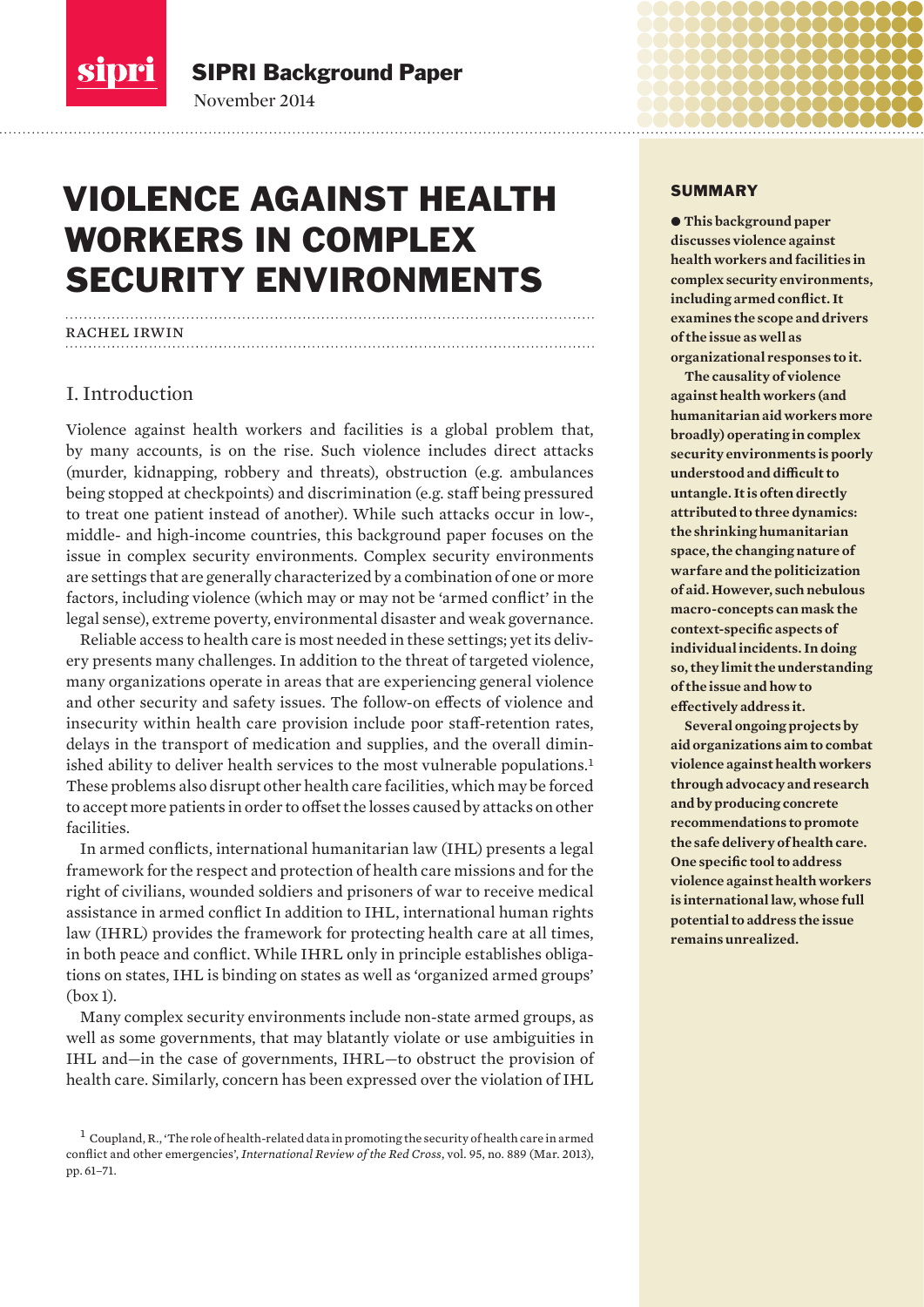## **Box 1.** International Humanitarian Law and International Human Rights Law

International humanitarian law (IHL) protects access to health care in times of armed conflict. In situations that do not reach the threshold of armed conflict only international human rights law (IHRL) and domestic law apply. In principle, IHRL applies at all times. Although less specific than IHL, IHRL contains several rules protecting access to health care. While IHL binds states as well as non-state armed groups, IHRL only applies to states.<sup>*a*</sup> Relatively few provisions of IHL or IHRL refer specifically to health workers or humanitarian workers more broadly; instead these individuals are protected under laws that protect civilians and affirm the right to health.

#### *International humanitarian law*

International humanitarian law, also known as the Law of Armed Conflict, is based on treaties, in particular the Geneva Conventions of 1949 and their Additional Protocols, and a series of other conventions and protocols on specific topics. There is also a substantial body of customary law that is binding on all states and non-state parties to armed conflicts.

Most treaty-based IHL is applicable only in international armed conflict. Fewer treaty rules are applicable in non-international conflict. However, today most basic rules of IHL relating to the medical missions are considered customary law and as such they are applicable in international and non-international armed conflicts.<sup>*b*</sup> Under these rules:

- the wounded and sick must be respected and protected and must not be attacked;
- the wounded and sick must be provided with medical care and attention, to the extent possible, with the least possible delay and without any adverse distinction on any grounds other than medical ones;
- the wounded and sick must be searched for, collected and evacuated, to the extent possible, particularly after the fighting has ended;
- health-care personnel must not be attacked, unless they commit, outside of their humanitarian function, acts that are harmful to the enemy;
- medical units, such as hospitals and other facilities that have been set up for medical purposes, must be respected and protected;
- medical units may not be attacked and access to them may not be limited;
- parties to an armed conflict must take measures to protect medical units from attack;
- the red cross, the red crescent or the red crystal symbols are the visible signs of the protection conferred by the Geneva Conventions and their Additional Protocols on medical personnel, medical units and medical transports;
- the passage of medical transports conveying the wounded and sick or health-care personnel must not be arbitrarily denied or restricted;
- medical units and transports will lose their protection if they are used, outside their humanitarian function, to commit acts harmful to the enemy; and
- health-care personnel must not be punished for carrying out activities compatible with health-care ethics.

and also humanitarian principles (box 2) regarding both counterinsurgency campaigns and comprehensive approaches to conflict management that have used relief efforts for political or strategic gains, which may blur humanitarian and military missions.<sup>2</sup>

The causality of violence against health workers (and humanitarian aid workers more broadly) who are operating in complex security environments is poorly understood and difficult to untangle.<sup>3</sup> It is often directly attributed to three dynamics: the shrinking humanitarian space, the changing nature

<sup>2</sup> Brassard-Bourdreau, C. and Hubert, D., 'Shrinking humanitarian space? Trends and prospects on security and access', *Journal of Humanitarian Assistance* (Nov. 2010).

In this paper, the term 'health workers' refers to individuals who are involved in the provision of health care, such as doctors, nurses, ambulance drivers and translators. The category 'humanitarian aid worker' includes health workers as well as individuals who provide other types of humanitarian aid in armed conflict and other emergencies. Some research, such as the Aid Worker Security Database, does not differentiate between health workers and other humanitarian workers. Similarly, much of the literature on the subject does not differentiate between these categories. This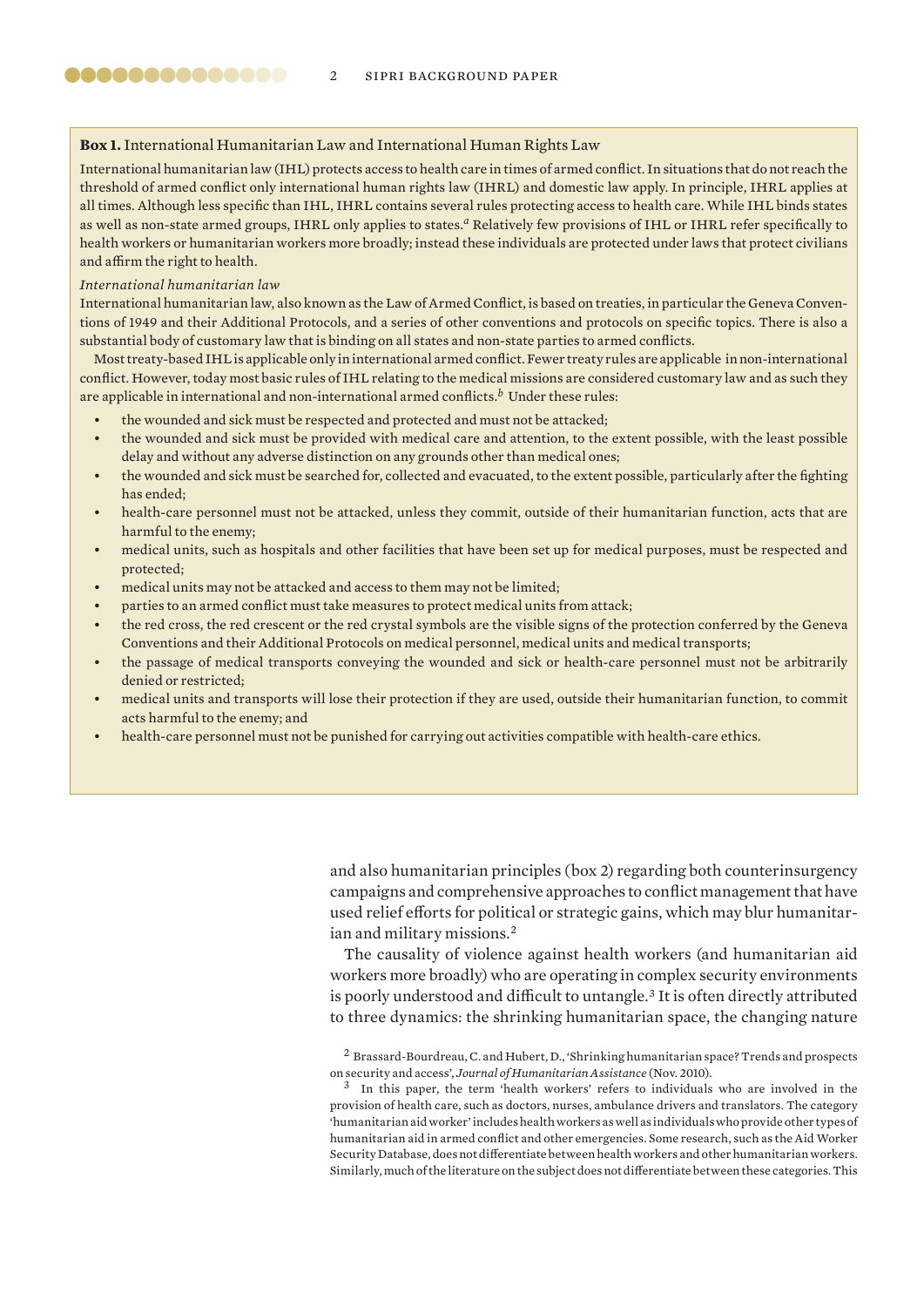## **Box 1.** Continued

#### *International human rights law*

International human rights law refers to a collection of international rules, most of which are treaty based, that recognize the inherent dignity and equality of all individuals and spell out the rights that individuals have by virtue of being human. Specific treaties include the 1948 Universal Declaration of Human Rights, the 1966 International Covenant on Economic, Social and Cultural Rights, and the 1989 Convention on the Rights of the Child.

.............

IHRL is applicable at all times, in and out of conflict, although some governments may choose to suspend aspects of IHRL in emergency or conflict situations.<sup>*c*</sup> IHRL protects the rights of individuals, but the state bears responsibility for protecting these rights. Non-state organized groups are not obligated to protect human rights, although this is currently an area of discussion. Individuals may be prosecuted for violations of IHRL (e.g. genocide or crimes against humanity). Specifi c aspects of the right to health include the 'right of everyone to the enjoyment of the highest attainable standard of physical and mental health'; and the states parties to specific treaties within IHRL are responsible to ensure the 'creation of conditions which would assure to all medical service and medical attention in the event of sickness'.*<sup>d</sup>*

General comment no. 14 to the International Covenant on Economic, Social and Cultural Rights notes that the Right to the Highest Attainable Standard of Health (2000) elaborates on Article 12 of the International Covenant on Economic, Social and Cultural Rights, taking into account the right to health during armed conflict. Specifically, it:

- reaffirms the right to be free from torture;
- reaffirms the responsibility of states to ensure that third parties do not limit access to health services;
- prohibits states from 'limiting access to health services as a punitive measure, e.g. during armed conflicts in violation of international humanitarian law'; and
- reaffirms the responsibility of states to 'cooperate in providing disaster relief and humanitarian assistance in times of emergency'.

*<sup>a</sup>* For more information on IHL and IHRL see Marks, S. P., *Health and Human Rights: Basic International Documents* (Harvard University Press: Cambridge, MA, 2004); International Committee of the Red Cross (ICRC), *International Humanitarian Law and International Human Rights Law: Similarities and Differences* (ICRC: Geneva, Jan. 2003); Breitegger, A., 'The legal framework applicable to insecurity and violence affecting the delivery of health care in armed conflicts and other emergencies', *International Review of the Red Cross*, vol. 95, no. 890 (June 2013), pp. 83-127; and International Committee of the Red Cross (ICRC), *Respecting and Protecting Health Care in Armed Confl icts and in Situations Not Covered by International Humanitarian Law* (ICRC: Geneva, Mar. 2012).

*<sup>b</sup>* See e.g. First, Second and Fourth Geneva Conventions of 1949; Additional Protocol I, Part II (articles 8–34); Additional Protocol II, Part III (articles 7–12) of 1977; and Henckaerts, J.-M., 'ICRC study on customary international humanitarian law', *International Review of the Red Cross*, vol. 87, no. 857 (Mar. 2005).

*<sup>c</sup>* See e.g. the International Covenant on Economic, Social and Cultural Rights (1966), Article 4, <http://www.ohchr.org/en/professionalinterest/ pages/cescr.aspx>.

*<sup>d</sup>* International Covenant on Economic, Social and Cultural Rights (note c), Article 12.

of warfare and the politicization of aid. However, such nebulous macroconcepts mask the context-specific aspects of individual incidents and, in doing so, limit understanding of the issue and how to effectively address it.

In order to combat violence against health workers, several ongoing projects by organizations—such as the Health Care in Danger project of the International Committee of the Red Cross (ICRC) and the International Red Cross and the Red Crescent Movement, and the Medical Care Under Fire project of Médecins Sans Frontières (MSF)—aim to mitigate the issue through advocacy and research and by producing concrete recommendations to promote the safe delivery of health care.<sup>4</sup> One specific tool that has

<sup>4</sup> The term 'International Red Cross and the Red Crescent Movement' refers to the ICRC, the International Federation of Red Cross and Red Crescent Societies (IFRC) and the 189-member Red Cross and Red Crescent societies.

paper focuses on the provision of health care, but uses the term 'humanitarian aid worker' when research and analysis apply to both terms.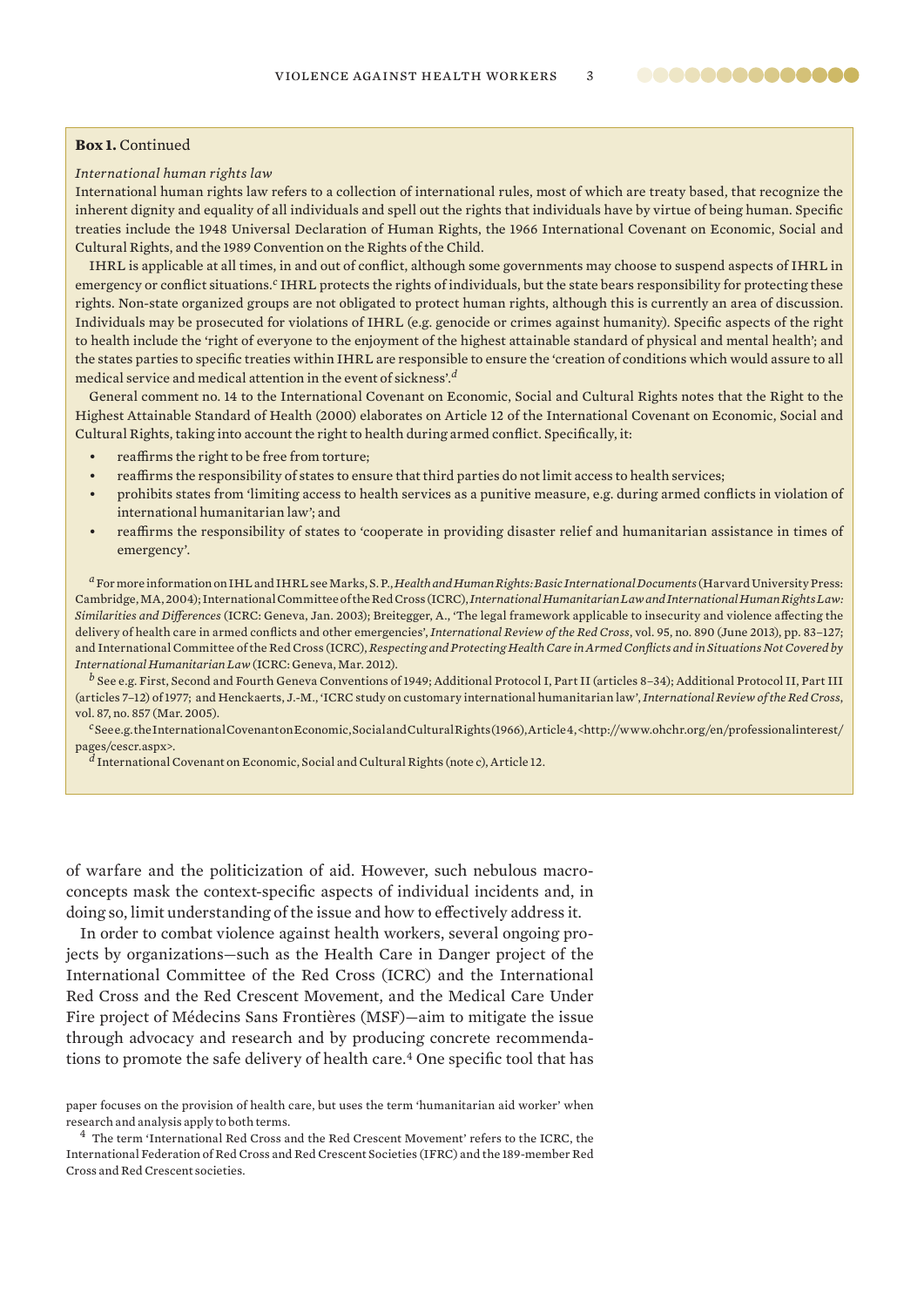#### **Box 2.** Humanitarian principles

The principles of humanity, neutrality, impartiality and independence are at the core of humanitarian aid work, including health care provision. The maintenance of humanitarian principles is universally vital, not only in areas of conflict: the same standards apply during peacetime and war, and in high-, middle- and low-income settings.

#### *Humanity*

All humans are born free and with equal rights.

Alleviating human suffering is the fundamental purpose of humanitarian action.

#### *Neutrality*

Humanitarian actors do not take sides in a conflict.

Humanitarian actors do not discriminate on the basis of ideology, creed, gender, race, age, disability, language, gender, class, sexual orientation, ethnicity, geographic origin, religion or political affiliation.

#### *Impartiality*

Humanitarian action is carried out on the basis of need alone: the most vulnerable are prioritized.

Aid or care is given to the most urgent and serious cases, regardless of ideology, creed, gender, race, age, disability, language, gender, class, sexual orientation, ethnicity, geographic origin, religion or political affiliation.

#### *Independence*

Humanitarian action is autonomous from political, economic and military objectives.

Humanitarian action is not to be used as a tool of foreign or security policy.

Aid must not be used to further political or religious viewpoints.

*Sources*: Adapted from the International Committee of the Red Cross (ICRC), the Sphere Handbook and the United Nations Office for the Coordination of Humanitarian Affairs (OCHA). The fundamental principles of the International Red Cross and Red Crescent Movement are listed at <https://www.icrc.org/eng/resources/documents/red-cross-crescent-movement/fundamental-principles-movement-1986-10-31.htm>. For a description of the Sphere Project see <http://www.spherehandbook.org/ en/the-handbook-structure/>. OCHA's humanitarian principles are described at <https://docs.unocha.org/sites/dms/Documents/OOM\_HumPrinciple\_English.pdf>.

> been discussed within these initiatives is international law: specifically, international humanitarian law and international human rights law, whose full potential to address the issue remains unrealized.

> This background paper discusses targeted violence against health workers and facilities in complex security environments, including armed conflict. Section II examines the scope and drivers of the issue, and section III describes the organizational responses to it. Section IV concludes with a discussion of international law.

## II. The scope and drivers of the problem

## **The scope**

This section discusses the historical context of violence against health workers, describing types of incident, numbers and trends, such as kidnapping. It also examines individual dynamics: gender aspects of violence, the different experiences of expatriate, local and national staff, and the types of perpetrator.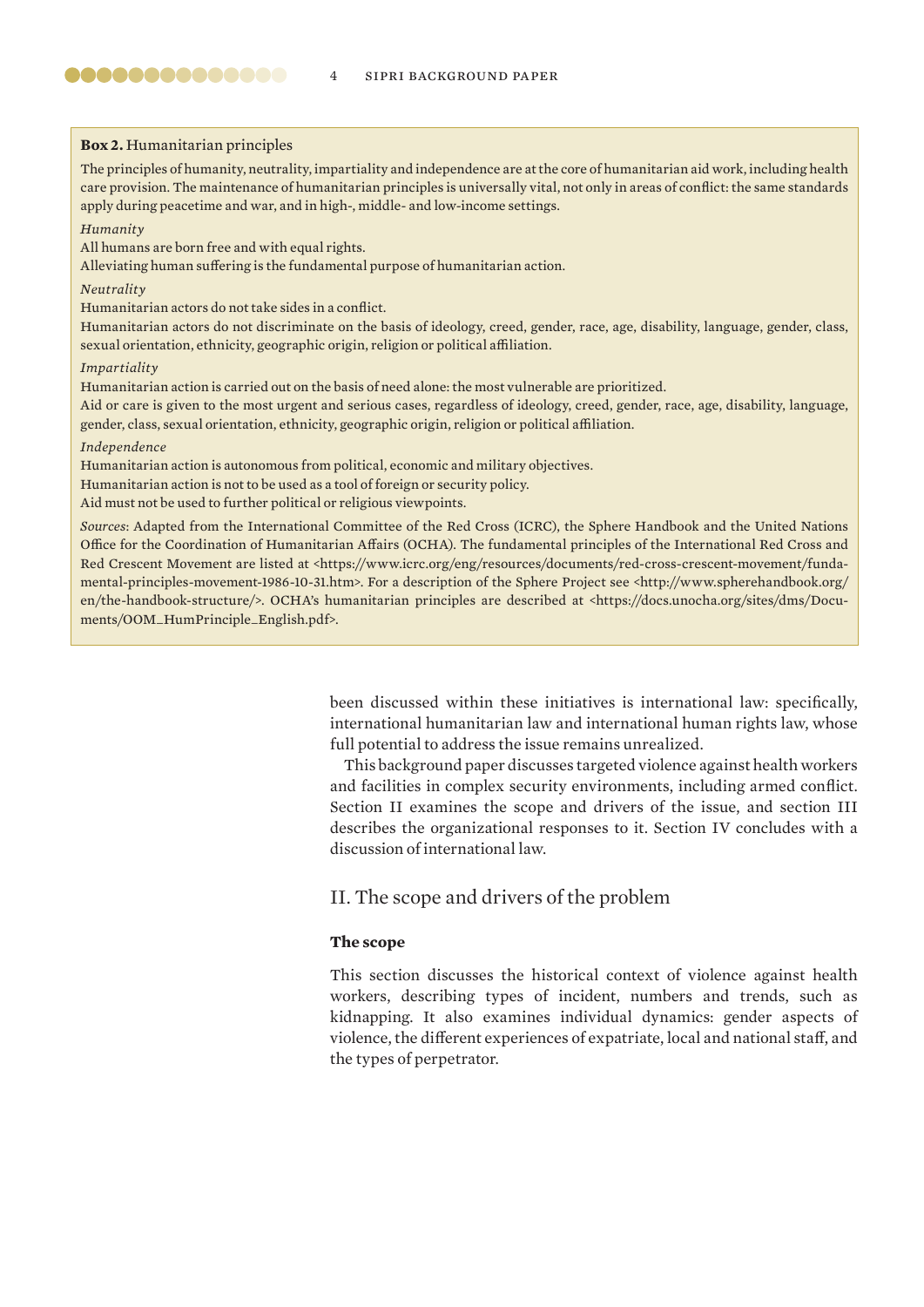The issue of violence against health workers, specifically, and humanitarian aid workers, more broadly, is not new.<sup>5</sup> For example, doctors and nurses were killed during the 1870–71 Franco–Prussian War, and, in the 1935–36 Second Italo-Ethiopian War and in World War II, military forces targeted staff from the Red Cross movement. In 1969 an aircraft associated with the International Committee of the Red Cross (ICRC) was shot down during the 1967–70 Nigerian Civil War.

However, much current research and activism starts with the assumption that there was a shift in the scope and drivers of violence against health workers, and humanitarian aid workers more broadly, in the mid-1990s, with some suggesting that the murder of six ICRC staff in the aftermath of the First Chechen War (1994–96) marked a turning point. In that December 1996 incident, masked men, using weapons equipped with silencers, killed six expatriate staff members at a hospital compound in Novye Atagi in the middle of the night in what was clearly seen as a premeditated and targeted attack.

There is an assumption in some humanitarian circles that prior to the Novye Atagi killings targeted violence against health workers was infrequent, not necessarily targeted at humanitarian aid workers and committed outside of the normal repertoire of violence. This belief has been further reinforced by the notion that violence against health workers and other humanitarian aid workers has not only increased in scope but has also become normalized over the past two decades. However, given that reporting before the 2000s was limited, it is not possible to definitively state that violence against humanitarian aid workers has increased or changed in nature since Novye Atagi. Nevertheless, these perceptions have pushed the issue of violence against humanitarian aid workers onto the agenda of aid organizations, governments and multilateral forums.

By definition, humanitarian aid workers operate in settings where they may face risks from general crime and violence as well as other threats, such as road traffic accidents. They are also subject to intimidation, threats and what has been termed 'everyday violence' that affects aid work, such as the denial of visas to aid workers or obstructions (e.g. checkpoints, roadblocks and curfews) which prevent patients from receiving care.<sup>6</sup> Violence includes physical violence such as shooting and bombing (suicide bombing, aerial bombardment, grenade attacks and improvised explosive devices, particularly on roads), looting, landmines, carjacking, rape and other sexual assault, kidnapping, torture, arrest and imprisonment by authorities. Attacks occur at homes, offices and compounds, health care facilities, in the community and on the roads. Road attacks and ambushes are consistently the most common.<sup>7</sup>

<sup>5</sup> Dandoy, A. and Pérouse de Montclos, M., 'Humanitarian workers in peril? Deconstructing the myth of the new and growing threat to humanitarian workers', *Global Crime*, vol. 14, no. 4 (2013), pp. 341–58; and Davey, E., 'A history of the humanitarian system: Western origins and foundations', HPG Working Paper (Overseas Development Institute: London, June 2013).

<sup>6</sup> Fast, L., *Aid in Danger: The Perils and Promise of Humanitarianism* (University of Pennsylvania Press: Philadelphia, PA, 2014).

 $^7\,$  Humanitarian Outcomes, 'Aid worker security report 2014, unsafe passage: road attacks and their impact on humanitarian operations', 2014, <http://www.humanitarianoutcomes.org/sites/ default/files/Aid%20Worker%20Security%20Report%202014.pdf>.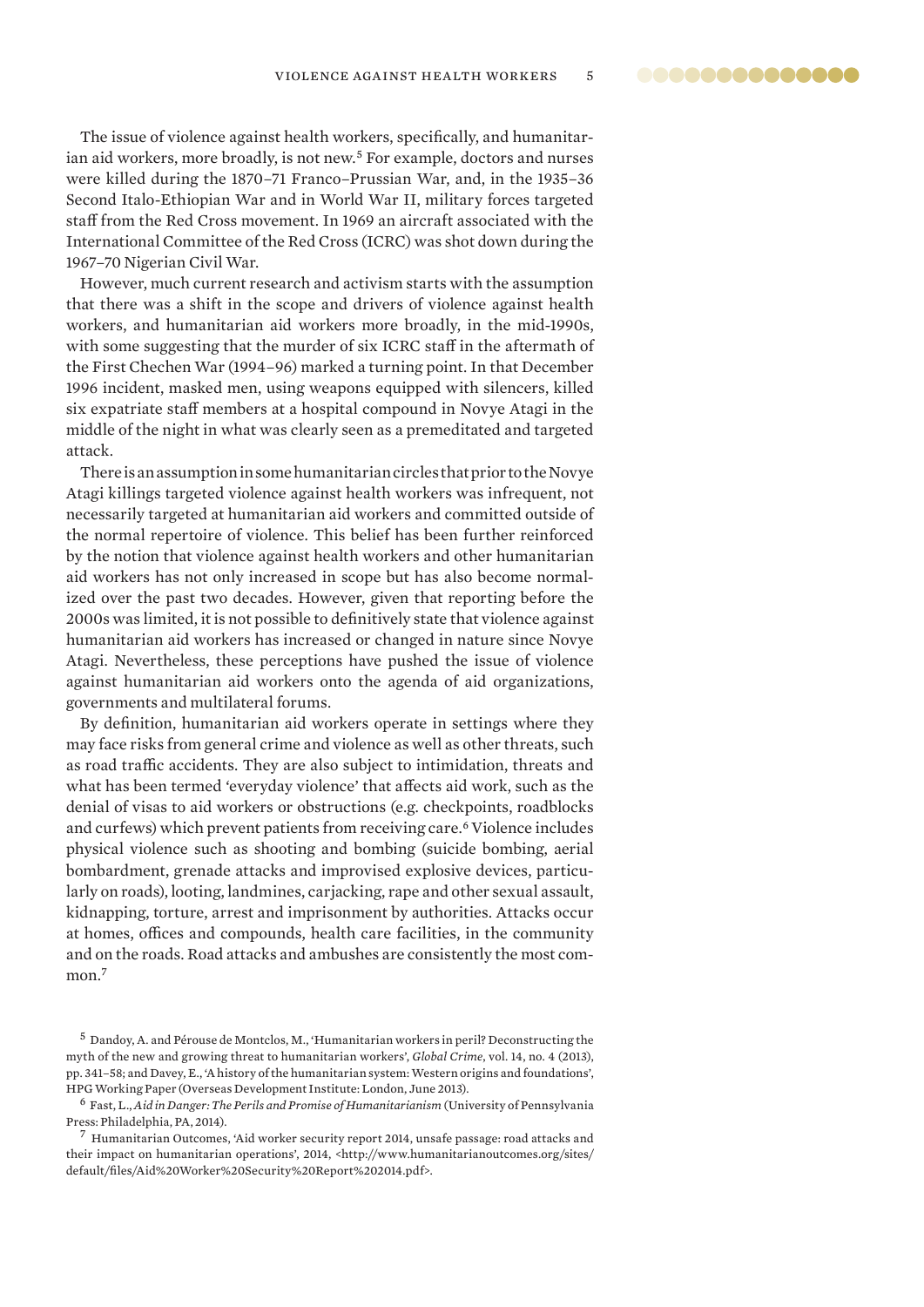#### 6 sipri background paper



,,,,,,,,,,,,,

**Figure 1.** Countries with the most attacks on aid workers, 2013 CAR = Central African Republic; DRC = Democratic Republic of the Congo.

*Source*: Humanitarian Outcomes, Aid Worker Security Database, 1 Oct. 2014, <http:// www.humanitarianoutcomes.org/awsd>.

Ac cording to Humanitarian Outcomes, in 2013 Afghanistan, Pakistan, South Sudan, Sudan and Syria accounted for 75 per cent of attacks (figure  $1$ ).<sup>8</sup> According to their study, in the same year there were 251 individual attacks, affecting 460 humanitarian aid workers—the highest number since data collection began in 1997 (figures 2 and 3). $9$  These numbers represent 'verified incidents'. suggesting that the numbers are certainly higher. Indeed, using a different methodology, focusing solely on the delivery of health care and looking at 23 countries, the ICRC found that 1809 incidents had occurred in 2012 and 2013 combined.<sup>10</sup>

An increasing trend is kidnapping. Although the majority of kidnapping victims are released, kidnapping is particularly disruptive, both to individuals and at the institutional level. It typically involves a prolonged process of

negotiation, often with multiple governments, which often takes place in the public spotlight. Moreover, it requires resources to negotiate ransoms and release and the provision of service may be curtailed or even stopped during the negotiations. How the release of staff is negotiated also has broader implications for how an organization negotiates with local communities in the future.<sup>11</sup> Between 2002 and 2012 the number of kidnapping incidents quadrupled, with 92 staff kidnapped in 2012, comprising about 25 per cent of all attacks on humanitarian aid workers globally.<sup>12</sup>

Although media attention often focuses on expatriate staff, the reality is that national and local staff are disproportionately affected by violence.<sup>13</sup>

<sup>8</sup> Humanitarian Outcomes (note 7).

<sup>9</sup> Humanitarian Outcomes is a consultancy that provides research and policy advice for humanitarian aid organizations and donor governments. It maintains the Aid Worker Security Database, which is supported by Canada's Department of Foreign Affairs, Trade and Development, the United States' Office of US Foreign Disaster Assistance, and Ireland's Irish Aid. See also Humanitarian Outcomes (note 7).

 $10$  International Committee of the Red Cross, 'Violent incidents affecting health care: health care in danger, January to December 2012', 2013, <https://www.icrc.org/eng/assets/files/ reports/4050-002\_violent-incidents-report\_en\_final.pdf>.

<sup>11</sup> Humanitarian Outcomes, 'Aid worker security report 2013: the new normal, coping with the kidnapping threat', 2013, <https://aidworkersecurity.org/sites/default/files/AidWorkerSecurity Report\_2013\_web.pdf >.

<sup>12</sup> Humanitarian Outcomes (note 11).

<sup>13</sup> Humanitarian Outcomes, 'Aid worker security report 2011: spotlight on security for national aid workers, issues and perspectives', 2011, <https://aidworkersecurity.org/sites/default/files/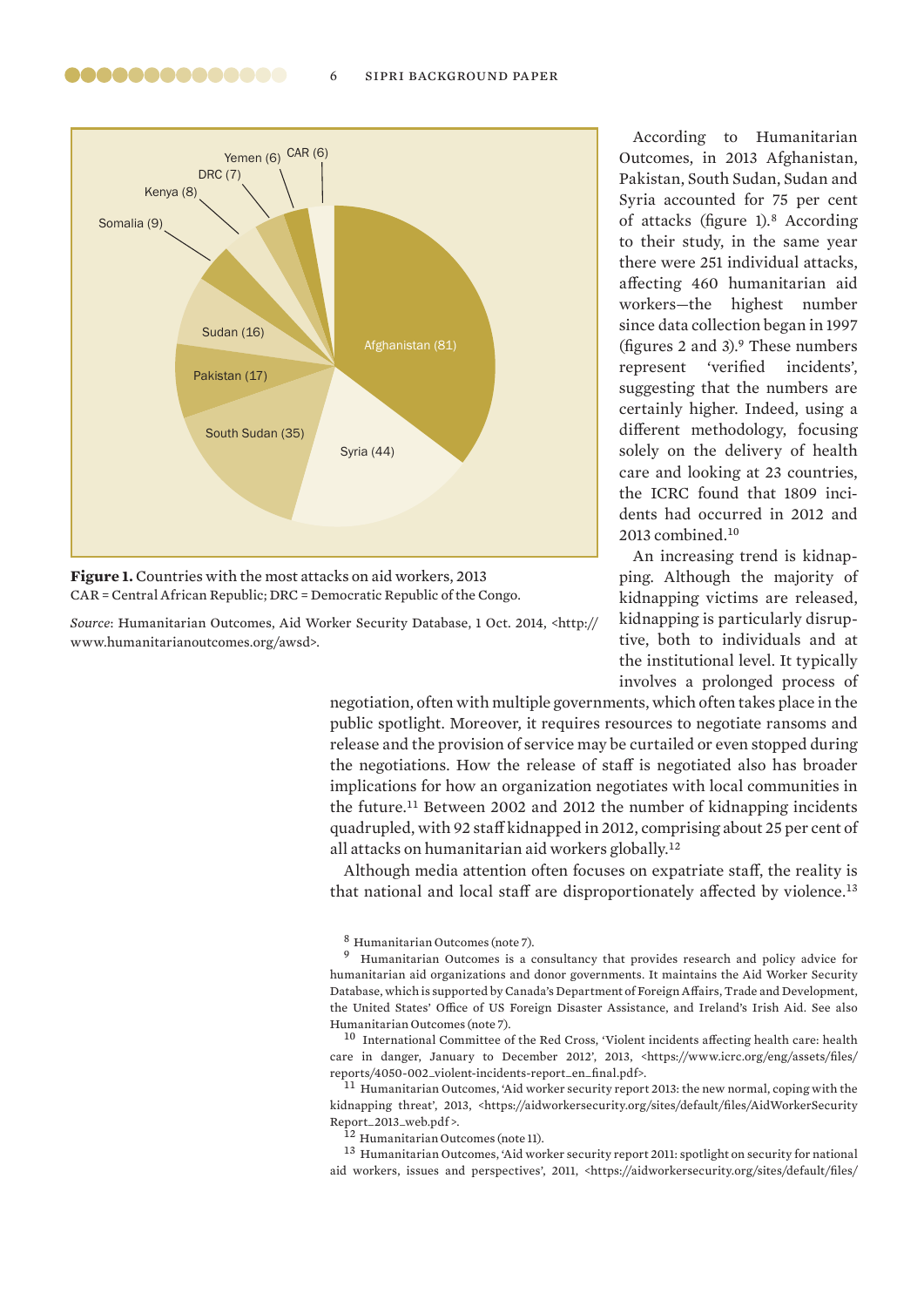Of the 460 humanitarian aid workers who were victims of major attacks in 2013, 401 were national staff. This is not unexpected since national and local staff comprise the vast majority of front-line workers, particularly in settings where access is denied to international staff. This increased 'remote management' transfers risk to local and national partners.<sup>14</sup> Thus, when aid organizations depart, it is local- and national-level staff who are left behind, along with local partner organizations. Generally, national and local staff do not have the same access to security resources, insurance or emergency evacuation as international staff. They also face risks that are unique to doing work 'at home' or, in the case of staff from a different part of the country, as outsiders with different ethnic, language or religious identities from the community they serve.

There appears to be a gender dynamic to incidents. For example, women are more likely to face violence in urban environments and in compounds, while men are more likely to face violence in rural settings and on roads. Women experience more crime and threats; men experience more injuries, deaths and arrests.<sup>15</sup> It has also been suggested that in some contexts, particularly those characterized by gender inequality, women are more at risk.<sup>16</sup> Additionally, the disruption of services affects women, men and children differently. However, gender data is not typically recorded or disclosed, in part to respect privacy; thus, there is a knowledge gap regarding the gender aspect of violence against health workers and facilities.

Research by the ICRC in 2012 and 2013 found that government actors (military and police) and armed non-state actors (militia, private security and rebel and guerrilla movements) are equally guilty of perpetrating violence, with each group representing approximately a third of attacks globally on both individuals and facilities. Aside from organized groups,

 $^{15}$  Wille, C. and Fast, L., 'Aid, gender and security: the gendered nature of security events affecting aid workers and aid delivery', Insecurity Insight, 2011, <http://www.insecurityinsight.org/files/ Security%20Facts%202%20Gender.pdf>.

16 Humanitarian Outcomes (note 11).



**Figure 2.** Incidents of violence against humanitarian aid workers, 2003–13

*Source*: Humanitarian Outcomes, Aid Worker Security Database, 1 Oct. 2014, <http://www.humanitarianoutcomes.org/awsd>.



**Figure 3.** Number of victims by type of staff, 2003-13

*Source*: Humanitarian Outcomes, Aid Worker Security Database, 1 Oct. 2014, <http://www.humanitarianoutcomes.org/awsd>.

AidWorkerSecurityReport2011.pdf 6>.

 $^{14}$  Fast (note 6).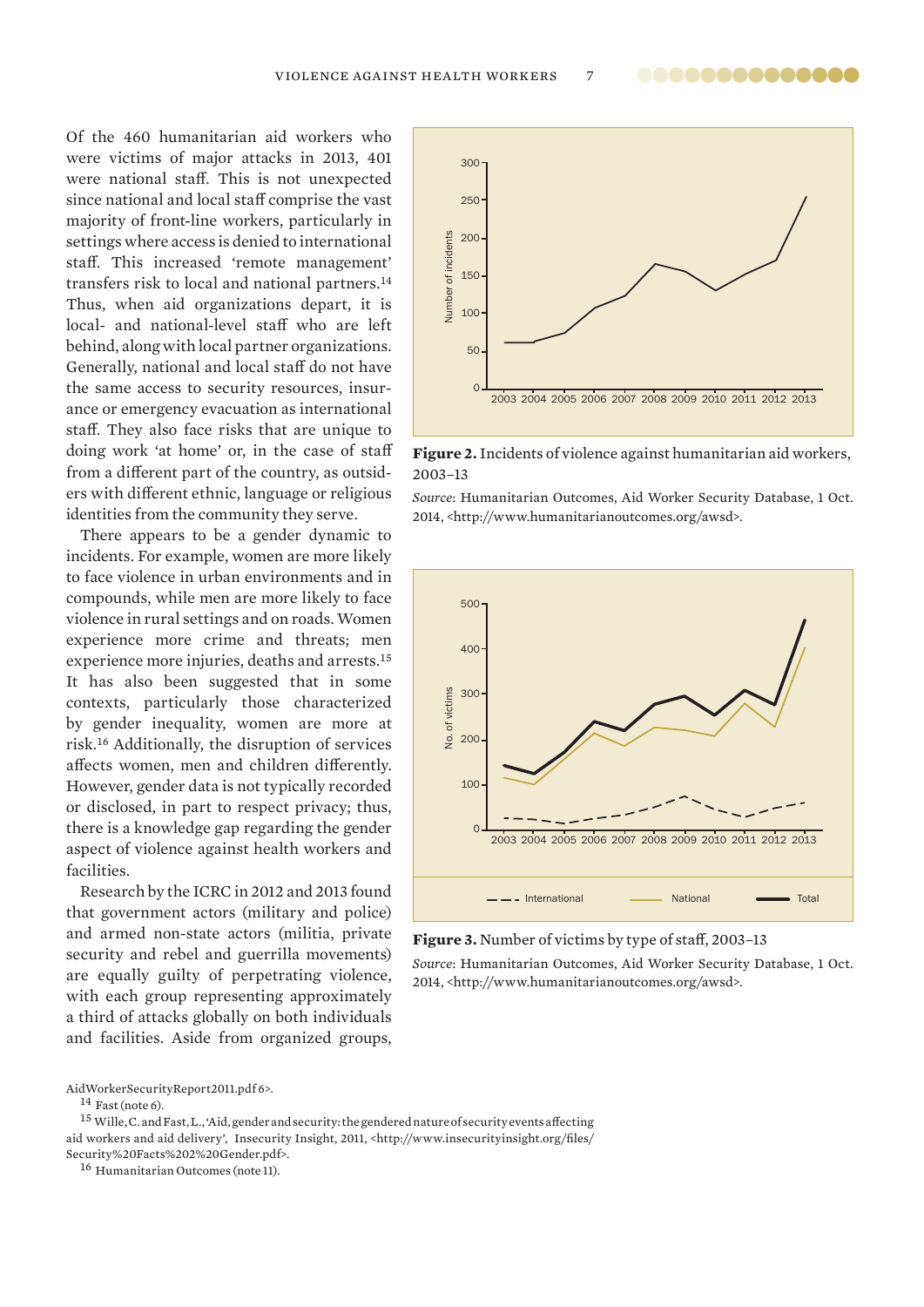roughly 10 per cent of perpetrators include individuals, such as family members of patients who are unhappy with their treatment or care.<sup>17</sup> However, the types of perpetrator and causes of violence are highly context-specific. For instance, research by Physicians for Human Rights has found that government security forces have been largely responsible for violence against health workers and facilities in Syria during the civil war (2011–present), although opposition forces have also carried out attacks.<sup>18</sup>

#### **Methodological issues**

It is important to note that there are several caveats to the figures above. Namely, there are difficulties with using globally aggregated data and, to some extent, the statistics reflect changes in humanitarian working practices and better reporting, rather than increased violence.

*Aid workers are more exposed to violence because humanitarian action is more likely to take place on the front lines*

First, globally aggregated data can mask individual conflicts and incidents. Annual data is often skewed by specific highimpact incidents, making it difficult to identify long-term trends. For example, in 2002 a suicide bomber killed 19 people attending a graduation ceremony for medical students at

Benadir University in Mogadishu, Somalia. Between December 2012 and February 2013, over 20 workers in polio vaccination teams were murdered in Pakistan. On 19 August 2003—now commemorated as World Humanitarian Day—the United Nations Headquarters in Baghdad was bombed, killing 22 people and wounding over 100. The Syrian civil war is also part of the reason for the sharp rise in incidents from 2012 to 2013 in globally aggregated data.

Second, the fact that some settings have high numbers of attacks may be more a reflection of the size of humanitarian missions, rather than of the political and security situation. High numbers might also indicate better reporting or awareness of risks. Settings with low numbers may reflect the fact that the aid organizations have pulled out of the region or country.

Third, the nature and scale of humanitarian work have changed. Although the attack rate has risen by most measures, the number of humanitarian aid workers in the field has also increased over the past two decades.<sup>19</sup> Indeed, the attack rate per humanitarian aid worker in the field has remained mainly stable since 2006.<sup>20</sup> Since the 1980s, aid organizations have increased their presence in conflict areas and are more willing to remain in insecure environments than in the past; this is tied to the trend for governments, at times, to prefer funding humanitarian action to taking political or military action.<sup>21</sup> Workers are also more exposed to violence because humanitarian action is more likely to take place on the 'front lines', not least in situations where there are not clear lines. This is in contrast to earlier work which was primarily based in refugee camps.

Furthermore, awareness of the issue has increased and reporting has improved. Recent initiatives to collect data have been much more systematic

 $21$  Fast (note 6).

<sup>&</sup>lt;sup>17</sup> International Committee of the Red Cross (note 10).

 $^{18}$  'Syria's medical community under assault', Physicians for Human Rights, Oct. 2014, <br/>  $\langle$  http:// physiciansforhumanrights.org/library/other/syrias-medical-community-under-assault.html>.

 $19$  Fast (note 6).

<sup>20</sup> Humanitarian Outcomes (note 7).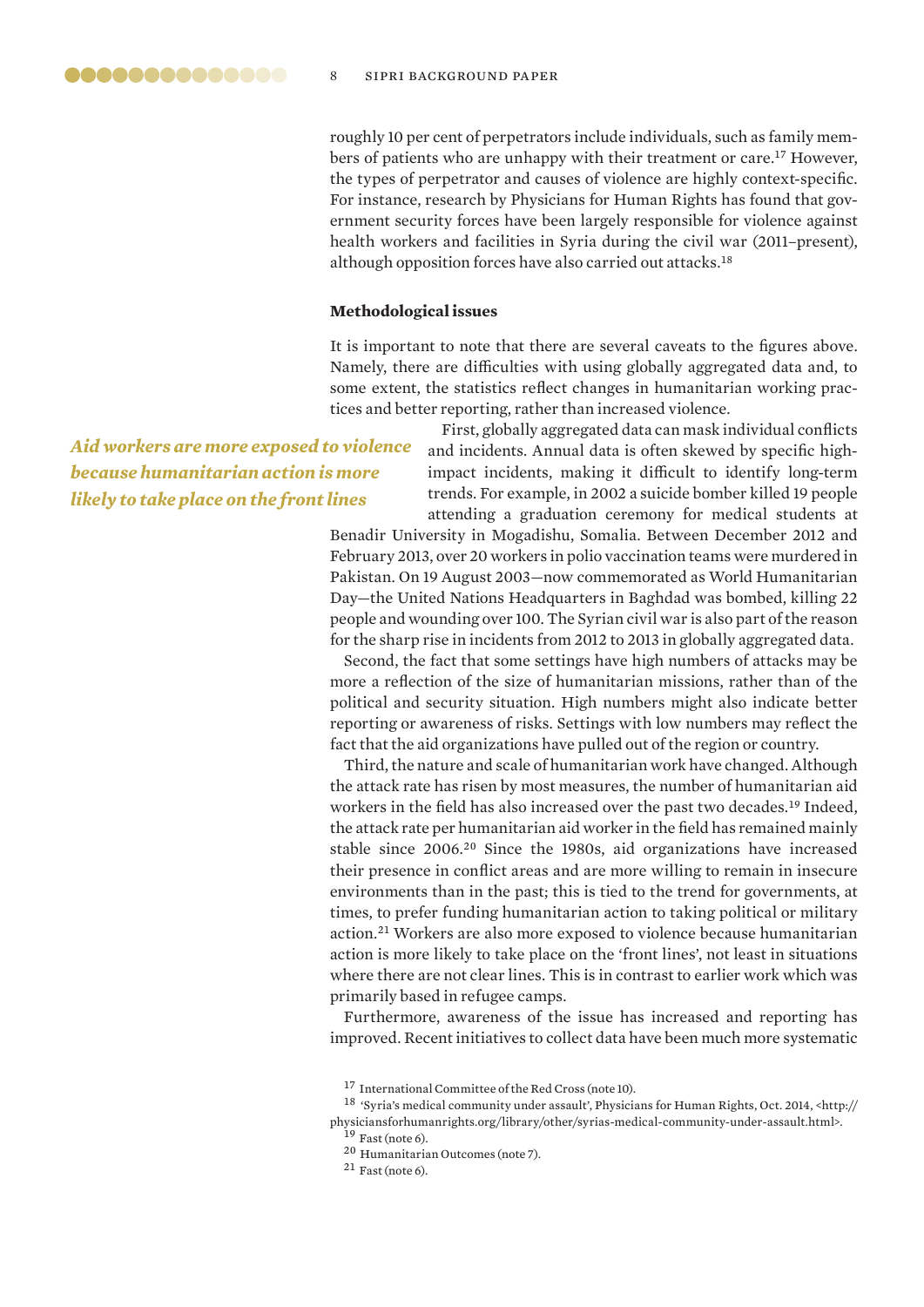in their approaches and reporting is far better. These are certainly positive steps, but they also make it difficult to compare current reports with those from before the mid-1990s, which makes analysing long-term trends and coming to conclusions about an increase in attacks difficult.

## **The drivers of violence**

At the macro-level, the research and humanitarian communities and the media use three overlapping narratives to explain the increase in attacks: the changing nature of conflict, the shrinking humanitarian space, and the politicization and militarization of aid. Changes in ways of delivering humanitarian aid, as discussed above, follow on from this evolving context of conflict and humanitarian aid provision. This section examines these narratives, as well as criticism of their usefulness in analysing the underlying causes of the issue. Overall, it can be difficult to attribute the cause of specific incidents of violence to these nebulous, macro-level concepts. As a complement to the macro-level analysis, this paper draws on Larissa Fast's relational approach: it is revealing to unpack the individual narrative of each incident to understand the web of social relationships in which humanitarian aid work takes place and to analyse the linkages between the macro- and micro-level causes of violence (figure  $2$ ).<sup>22</sup> Although this section presents examples from health workers, much of the analysis refers to humanitarian aid workers, as well as development aid workers, more broadly. The final part of this section focuses on drivers specific to the delivery of health care. The main reservation in the analysis of both macro- and micro-level causes is that there is often little information on the perpetrators, and research is dependent on victims' perceptions of why an attack occurred.

#### *Macro-level drivers*

The first macro-level narrative is about the changing nature of conflict. Rather than interstate conflict, the nature of conflict is increasingly intrastate or mixed interstate and intrastate, with a variety of non-state actors as combatants. One assumption is that these non-state actors may be less aware of, or less inclined to, follow international law—particularly with regard to the protection of civilians and health care. As John Ging, the Director of Operations for the UN Office for the Coordination of Humanitarian Affairs, stated: 'More and more we're seeing parties to conflicts around the world ignore the rules of war to achieve a political end—directly targeting civilians, carrying out collective punishment, inciting ethnic violence, impeding the delivery of lifesaving humanitarian supplies to affected people and attacking humanitarian actors themselves'.<sup>23</sup>

Without a doubt, the nature of warfare is different from the situation at the time of the post-World War I drafting of the Geneva Conventions. Since then, three significant geopolitical changes have affected warfare: decolonization in the 1950s to early 1970s, the end of the cold war in 1991, and the terrorist attacks on the United States of 11 September 2001. However, the nature of

 $22$  Fast (note 6).

<sup>23</sup> Whiting, A., 'Attacks on aid workers worldwide hit worst levels on record', Trust.org, 19 Aug. 2014, <http://www.trust.org/item/20140818174026-7mao9/?source=fi HeadlineStory>.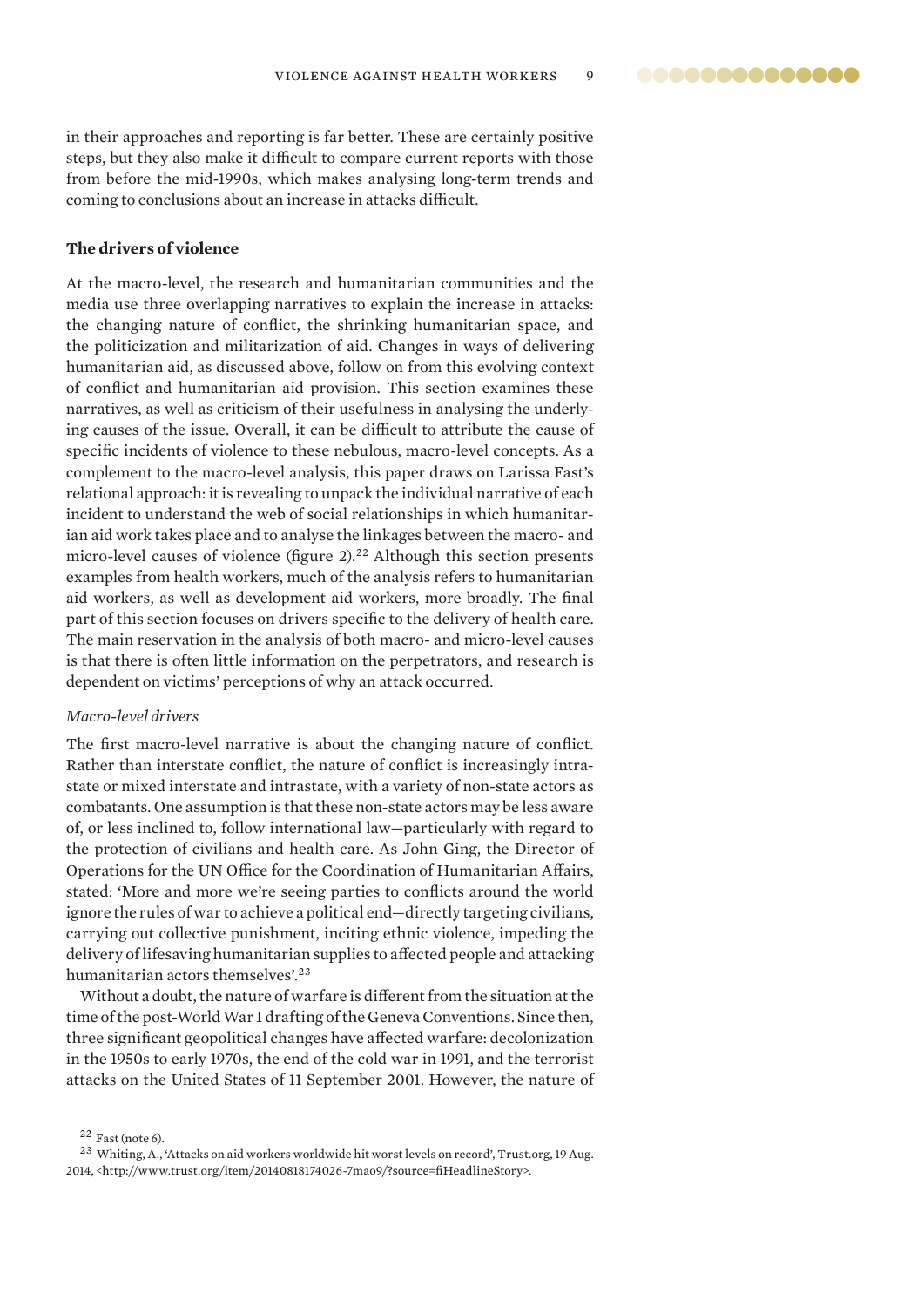warfare has been changing for a long time and claims of 'new wars' should be tempered with a historical perspective.<sup>24</sup> There have also been changes in the materiel of war. For instance, there has been a growing focus on the significant role of small arms and light weapons (SALW) and anti-vehicle mines in armed conflict; the use of these weapons in violence against aid workers is a particular concern in this context. <sup>25</sup> Additionally, suggestions that perpetrators of violence are predominantly non-state actors are flawed, as governmental actors are equally or even more likely to carry out attacks, depending on the setting. Regardless of how novel this type of warfare may be, current complex security environments are often characterized by one of the following aspects that make humanitarian aid work challenging, both from operational and legal perspectives.

First, one of the basic principles of IHL is the distinction between combatants and civilians. However, 'new wars' tend to be protracted and involve multiple state and non-state actors and shifting positions. This also means that there is confusion over who is a combatant and who is a civilian, as civilians and even children take up arms. Lines may also be blurred between organized armed groups and 'regular' criminal gangs. Second, humanitarian aid is increasingly being used as a replacement for political solutions. This puts more burden and responsibility on humanitarian aid workers, who are pushed into more violent environments, thus increasing their exposure to violence.<sup>26</sup>Third, the availability of SALW, along with both anti-personnel and anti-vehicle mines, makes it easier to carry out attacks.

The second and third narratives are intertwined and place focus on the notion that violence against humanitarian aid workers takes place in the wider context of decreasing humanitarian space, part of which is caused by the politicization and militarization of aid.<sup>27</sup> The term 'humanitarian space' remains somewhat ambiguous but tends to be used by humanitarian actors to refer to the environment in which humanitarian aid agencies are free to operate independent of external political or security agendas. It is both a conceptual space, in which humanitarian principles are respected, and a physical space in which it is safe to carry out humanitarian missions.<sup>28</sup>

An example of 'shrinking humanitarian space' is the blurring of the humanitarian agenda with the political one.<sup>29</sup> Humanitarian aid should be based solely on need and without consideration of ethnicity, political ideology or other factors (see box 1). In contrast, political aid is tied to political,

<sup>26</sup> Pantuliano, S., 'Humanitarians are paying the price for political inaction', Trust.org, 19 Aug. 2014, <http://www.trust.org/item/20140818135735-64vut/?source=fi Blogs>.

<sup>29</sup> Hofman, M., 'Dangerous aid in Afghanistan', *Foreign Policy*, 12 Jan. 2011, <http://southasia. foreignpolicy.com/posts/2011/01/12/dangerous\_aid\_in\_afghanistan>.

<sup>24</sup> Newman, E., 'The "new wars" debate: a historical perspective is needed', *Security Dialogue*, vol. 35, no. 2 (June 2004), pp. 173–89.

<sup>25</sup> Wezeman, P. D., 'The UN conference on the illicit trade in small arms and light weapons', *SIPRI Yearbook 2002: Armaments, Disarmaments and International Security* (Oxford University Press: Oxford, 2002); Muggah, R., 'Reconsidering the tools of war: small arms and humanitarian action' (Overseas Development Institute: London, 2002); and Geneva International Centre for Humanitarian Demining (GICHD) and SIPRI, 'The humanitarian and developmental impact of anti-vehicle mines', 2014, <http://www.gichd.org/mine-action-resources/publications/detail/ publication/the-humanitarian-and-developmental-impact-of-anti-vehicle-mines/#.VD4\_PYvLeGg>.

 $27$  Whiting (note 23).

 $^{28}$  For a discussion of this term see Brassard-Bourdreau and Hubert (note 2).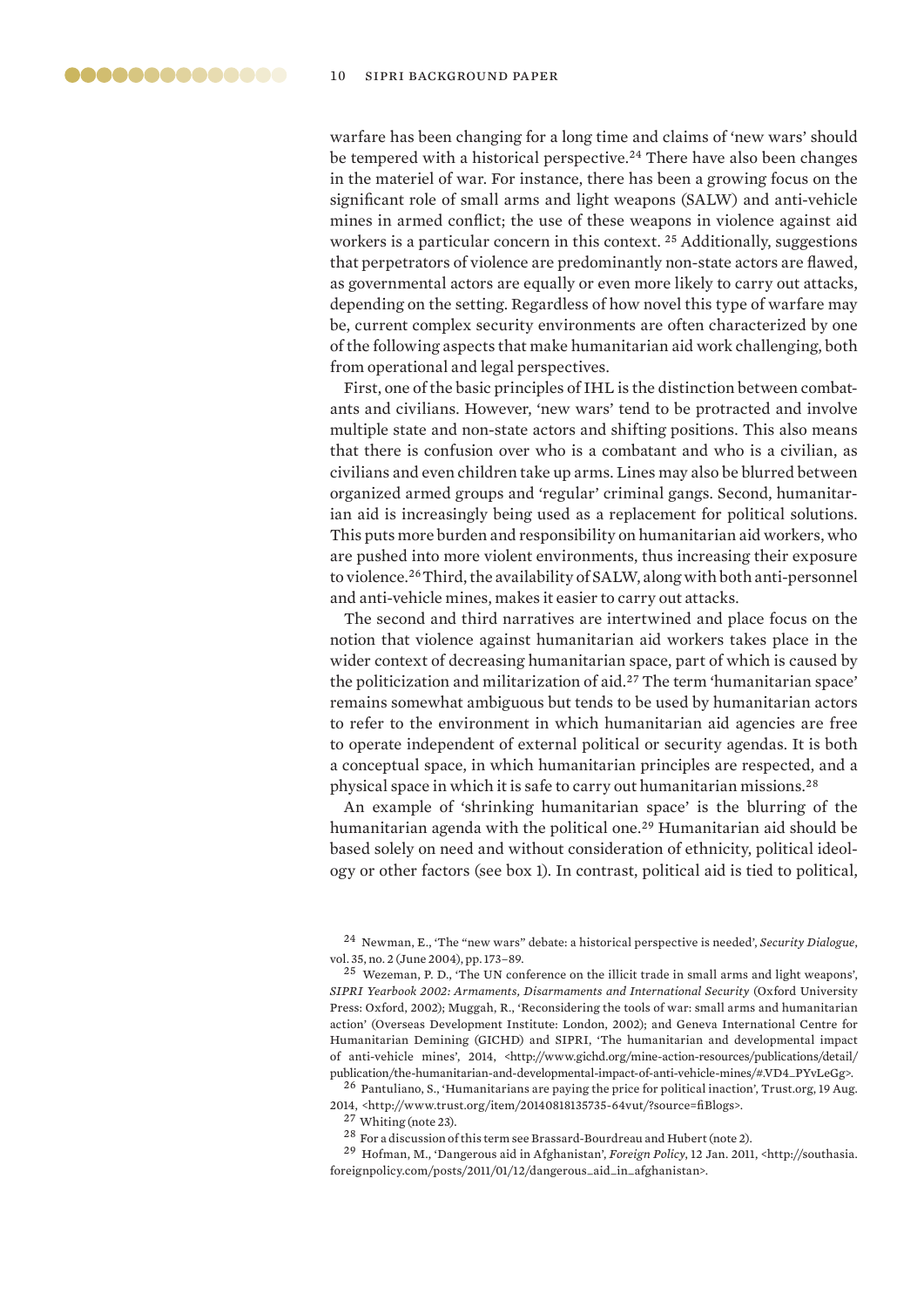military, or strategic and security goals, such as 'winning hearts and minds', combating terrorism, state-building and peacebuilding.

An extreme example is the fake vaccination campaign of the US Central Intelligence Agency (CIA) in Abottabad, Pakistan. The CIA sought to confirm Osama bin Laden's hiding place and hired a Pakistani doctor to collect DNA from bin Laden's family under the guise of providing free vaccinations for hepatitis B. The ramifications of this fake vaccination campaign were particularly acute. The Global Polio Eradication Initiative (GPEI) was already failing in Pakistan due to a lack of trust in vaccines, religious objections and action against polio vaccination teams in retaliation for US drone strikes in Pakistan, along with governance failures of the health ministry. The fake vaccine campaign worsened the situation and in the period

between December 2012 and February 2013 alone, over 20 polio vaccinators were killed.<sup>30</sup>

More common examples of activities that erode the humanitarian space include the distribution of aid or

aid-drops by troops in 'winning hearts and minds' initiatives. Military actors, such as the North Atlantic Treaty Organization (NATO), also use humanitarian discourse to legitimize military missions. In the middle of this dichotomy between political and humanitarian aid are non-governmental organizations (NGOs) that accept government funding or cooperate in wider comprehensive strategies for conflict management. Privately contracted companies are increasingly providing humanitarian services, and some service providers use private security companies for security, in contrast to the International Red Cross and Red Crescent Movement and Médecins Sans Frontières (MSF), which as a rule do not use armed protection or military escorts. Moreover, the UN itself can be a party to conflict at times, which calls into question the impartiality of UN aid actors.

The consequences attributed to the politicization of aid create situations that clearly put humanitarian aid workers at risk. For example, if some aid organizations use armed guards or participate in government conflictmanagement initiatives, it can be very difficult for other aid organizations to promote themselves as neutral, independent humanitarian actors that are outside the conflict. Cases of mistaken identity have occurred in which perpetrators have inadvertently attacked a specific target because of an organization's proximity to other actors, or attacks have been carried out on humanitarian aid workers who were simply on the road at the wrong time. Additionally, patients who seek aid or care from military-affiliated groups may be targeted.<sup>31</sup>

The politicization and militarization of aid are fundamental problems, not least because they are often characterized by the violation of humanitarian principles. However, when considered in global terms, grand narratives of the changing nature of conflict, shrinking humanitarian space and the politicization and militarization of aid are to some extent exaggerated and ahistorical.<sup>32</sup> Aid has always been political and, as discussed above, the issue

<sup>31</sup> Hofman (note 29).

<sup>32</sup> Dandoy, A. and Pérouse de Montclos, M., 'Humanitarian workers in peril? Deconstructing the myth of the new and growing threat to humanitarian workers', *Global Crime*, vol. 14, no. 4 (2013),

*The politicization and militarization of aid are fundamental problems*

<sup>30</sup> Irwin, R., 'The polio endgame: update from the 123nd Executive Board meeting', *Global Health Diplomacy Monitor*, vol. 4, no. 1 (Feb. 2013), pp. 4–5.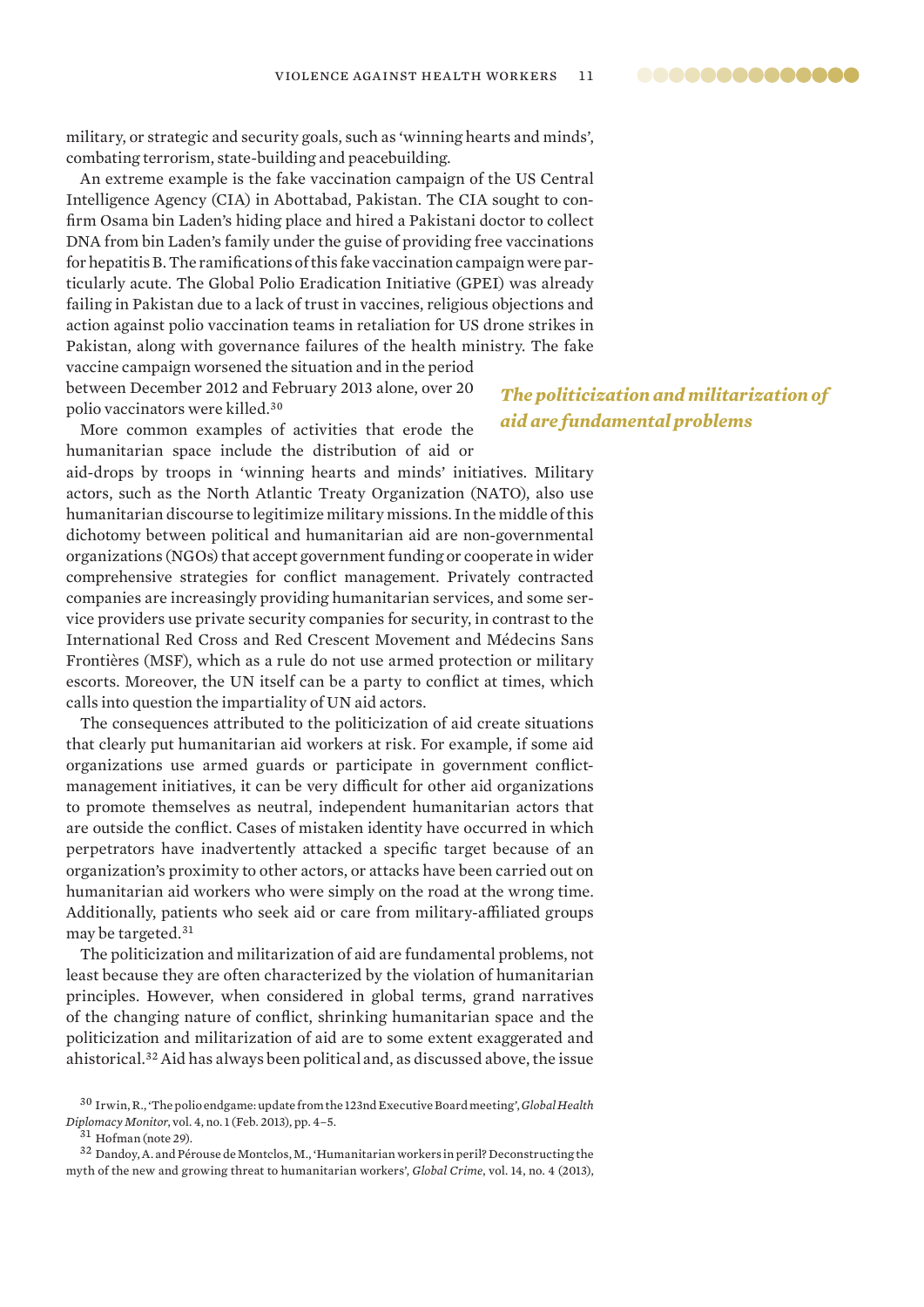is not so much that the humanitarian space is not shrinking, but rather that there have been changes in humanitarian work and the scale of efforts.<sup>33</sup>

These narratives warrant further scrutiny as explanatory factors for violence against humanitarian aid workers as a global phenomenon. Therefore, it is also useful to examine the interplay between these nebulous concepts and organizational and individual behaviours within a specific community or aid context (see figure 4).<sup>34</sup> Further, it is important to look in depth at the concrete aspects of these issues, such as the proliferation of SALW.

## *Micro-level drivers*

Fast argues that grand narratives, as discussed above, can hide the organizational and individual behaviours that contribute to poor security management. She also argues for a relational approach to understanding the issue. That is, while humanitarian aid workers and organizations ostensibly stand independent of a conflict, aiming to provide aid without prejudice to any one side, they are embedded in the community in which they live and work. First, attacks can occur because of interpersonal disputes that may have nothing to do with health care delivery or for economic reasons, particularly in the case of kidnapping. Second, perpetrators of crime do not necessarily distrust individual humanitarian aid workers or organizations. Rather, they may be mistrustful of organizations that pay high salaries to expatriate and even local staff, which can increase inequality within the community. Perpetrators, too, may not recognize the red cross or red crescent as emblems of neutrality, but rather see them as religious symbols. Third, perpetrators may view individuals as disrespectful or morally questionable if they, at times, exhibit behaviours that are not in line with local practice, such as drinking to excess or dressing in a certain way. Such an approach does not seek to blame the victim, but it is essential to analyse each incident within its specific local context, as well as within a global context.<sup>35</sup>

## *Health care-specifi c drivers*

Disease and illness are both social and biological realties (i.e. culture, social structures and economic conditions shape concepts of health and the experience of illness). For instance, although polio is caused by a virus, the way individuals experience the disease and understand its causes differs by setting. In this way, the provision of health care lends itself to conspiracy theories.

In northern Nigeria, for example, religious and political leaders boycotted the polio vaccine in 2003 because they claimed the vaccine was contaminated with HIV and could cause sterilization.<sup>36</sup> A main finding of a study in north-western Pakistan looking at polio vaccine refusals in 2007 was the existence of rumours that the vaccine was a form of birth control, was contaminated by bacteria or pork, or was a 'plot against Muslims by foreign

<sup>35</sup> Fast (note 6).

pp. 341–58.

 $^{33}\rm{D}$ ey, E., 'Humanitarian history in a complex world', Policy Brief no. 59 (Overseas Development Institute: London, 2014); and Collison, S. and Elhawary, S., *Humanitarian Space: A Review of Trends and Issues*, HPG Report no. 32 (Overseas Development Institute: London, Apr. 2011).

 $^{34}$  Fast (note 6).

<sup>&</sup>lt;sup>36</sup> Larson, H. et al., 'Addressing the vaccine confidence gap', The Lancet, vol. 378, no. 9790 (6 Aug. 2011), pp. 526–35.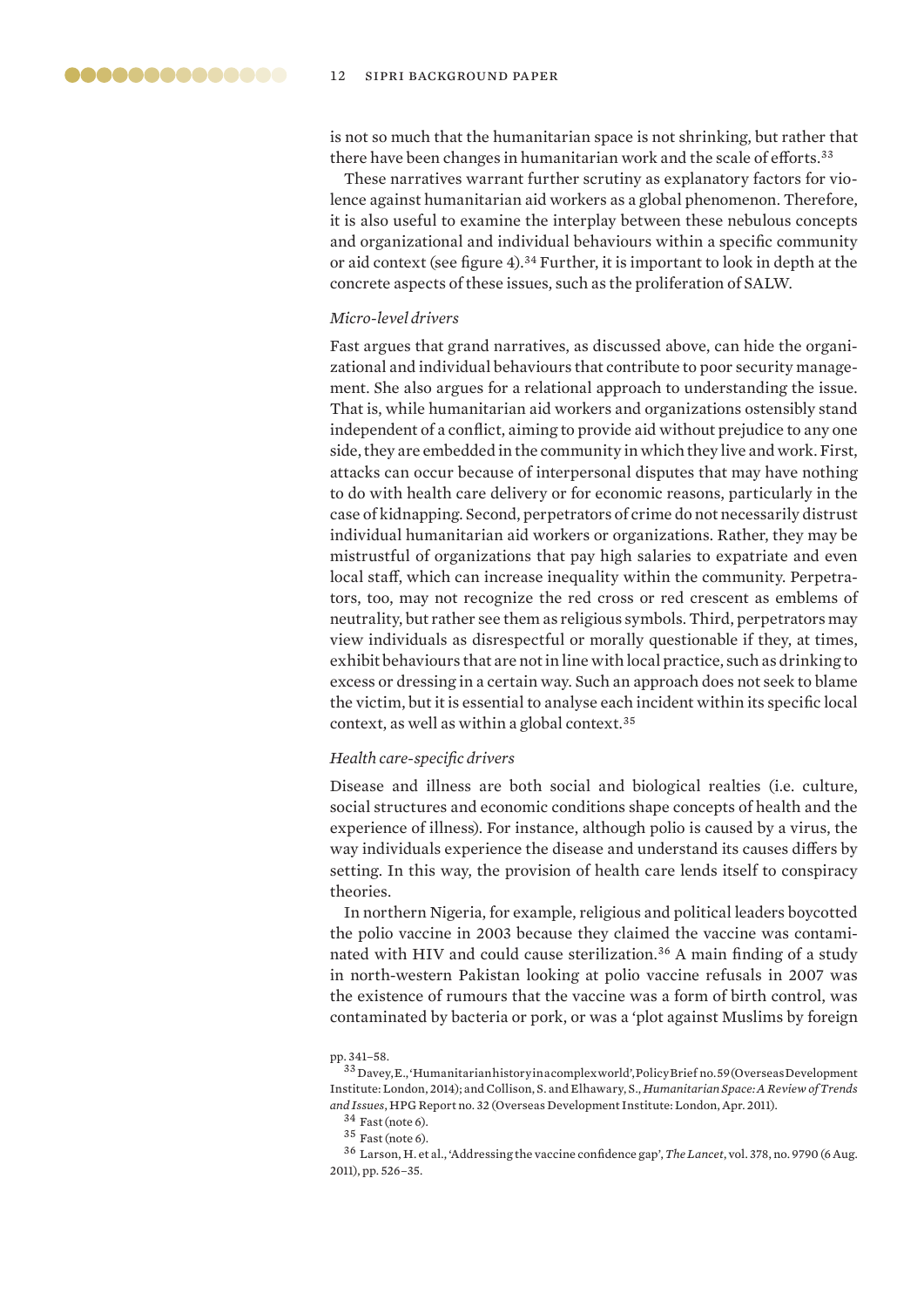



and central powers'.<sup>37</sup> In both these settings, violence has been perpetrated against health workers from the GPEI, largely attributed to mistrust and conspiracy theories. Similarly, in the 2014 Ebola outbreak in West Africa, eight health workers in Guinea were killed. These murders were largely attributed to suspicions that health workers were spreading the disease.<sup>38</sup>

Such conspiracy theories do not develop in a vacuum. The fundamental basis for a relationship between a health care provider and patient (and the patient's family) is reaching a consensus on the cause of illness and the best course of treatment.<sup>39</sup> Culturally, conspiracy theories can arise when there are competing ideas about disease risks and the aetiology and treatment

<sup>37</sup> Murakami, H. et al., 'Refusal of oral polio vaccine in northwestern Pakistan: a qualitative and quantiative study', *Vaccine*, vol. 32, no. 12 (10 Mar. 2014), pp. 1382–87.

<sup>38</sup> 'Ebola outbreak: Guinea health team killed', BBC, 19 Sep. 2014, <http://www.bbc.com/news/ world-africa-29256443>.

<sup>39</sup> Kleinman, A., *Patients and Healers in the Context of Culture* (University of California Press: Berkeley, Los Angeles and London, 1981); and Anderson, W. T. and Helm, D. T., 'The physician– patient encounter: a process of reality negotiation', ed E. G. Jaco, *Patients, Physicians and Illness*  (Free Press: New York, 1978), pp. 259–71.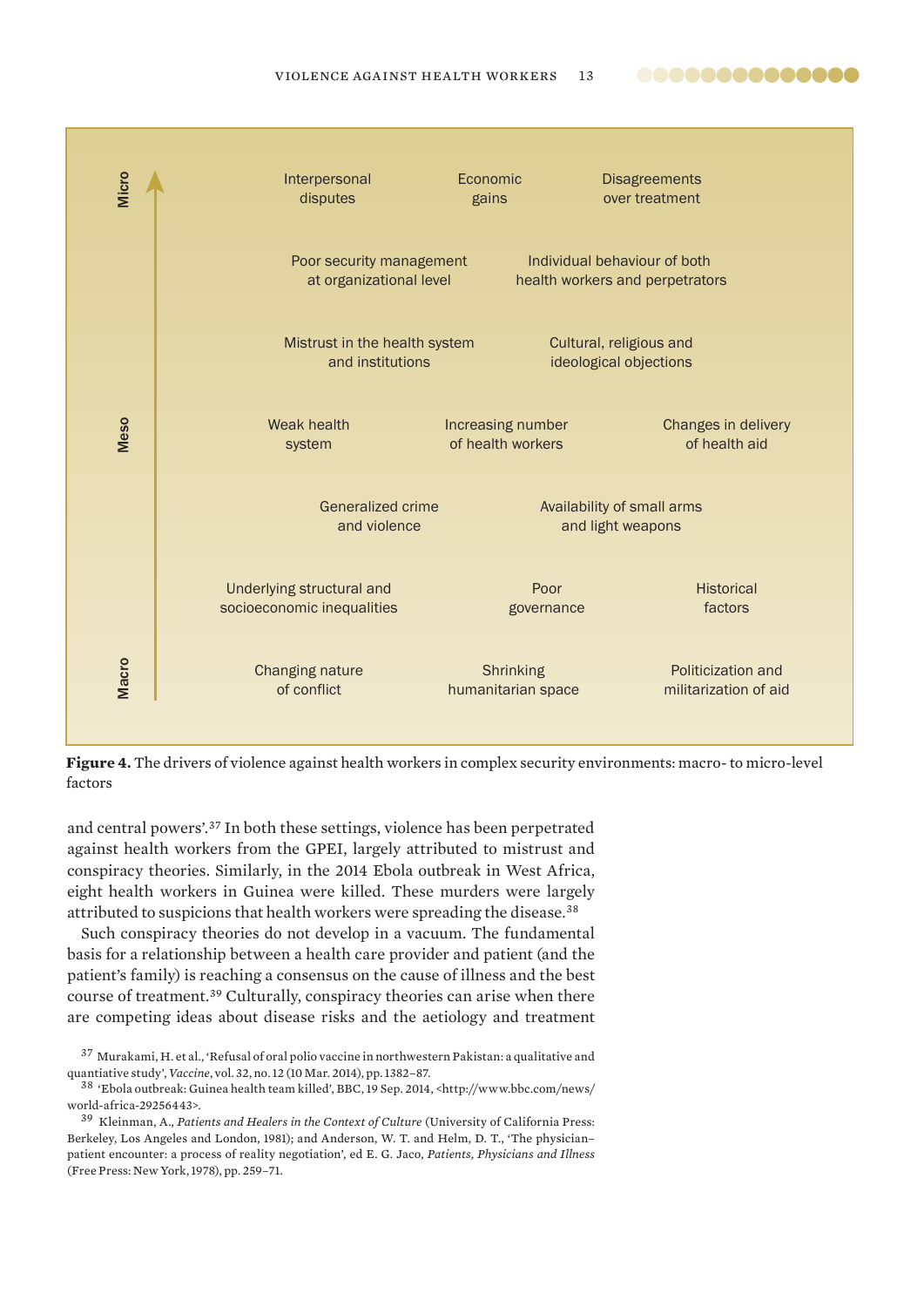of disease. Politically, such theories are related to wider issues about trust in the government and the health system. Mistrust of the health system takes place in contexts in which there have been failures of medical ethics, such as medical trials that have resulted in deaths or have been unethically conducted. This is particularly the case in sub-Saharan Africa, where the legacy of colonial medicine persists today. Colonial medicine introduced ideologies and practices that, at times, were dehumanizing and contributed to the creation of power structures that benefited health providers and other authorities to the detriment of the general population and created the basis for inequalities.<sup>40</sup> More recently, in many complex security environments, health systems are weak or non-functional. There is no faith that the system, whether governmental or non-governmental, will provide adequate care. In turn, this climate of mistrust sets the stage for violence against health workers.

Overall, this paper suggests that the drivers of violence against health workers, and humanitarian aid workers more broadly, are a combination of ideological, social, economic, religious and—particularly in the case of conspiracy theories—historical factors. The narratives of individual incidents should be unpacked and focus needs to be placed on the multiplicity of factors at play in any situation and the mixed motives of perpetrators. Such an approach allows the macro-level factors to set the stage on which the microlevel factors play out their roles.

## III. Organizational responses

At the political level, World Health Organization (WHO) officials and delegates to meetings of the WHO's governing bodies have been outspoken in their condemnation of attacks on health workers, particularly those that have occurred within the context of both Syria and the GPEI. However, there has been frustration that the WHO has come to the issue relatively late and that action is slow.<sup>41</sup>

In 2002 the World Health Assembly, the WHO's highest governing body, adopted Resolution WHA55.13 on the protection of medical missions during armed conflict. More recently, as part of a wider overhaul of the WHO's work in humanitarian emergencies, it has developed draft methods for the 'systematic collection and dissemination of data on attacks on health facilities, health workers, health transport and patients in humanitarian settings'.<sup>42</sup>

The WHO's action in this area has taken place together with other UN resolutions, including UN Security Council Resolution 1998, which condemns the denial of humanitarian access, with a focus on children, and UN General Assembly Resolutions 65/132 and 68/101 on the safety and security

<sup>40</sup> Vaughan, M., *Curing Their Ills: Colonial Power and African Illness* (Oxford Polity Press: Oxford, 1991); and Comaroff , J. and Comaroff , J., *Ethnography and the Historical Imagination* (Westview Press: Boulder, CO, 1992).

 $^{41}$  Rubenstein, L. and Bittle, M. D., 'Responsibility for protection of medical workers and facilities in armed confl ict', *The Lancet*, vol. 375, no. 9711(23 Jan. 2010), pp. 329–40.

<sup>42</sup> World Health Assembly Resolution WHA65.20, 26 May 2012, <http://apps.who.int/gb/ebwha/ pdf\_fi les/WHA65-REC1/A65\_REC1-en.pdf#page=25>; and World Health Organization, 'Progress reports: WHO's response, and role as the health cluster lead, in meeting the growing demands of health in humanitarian emergencies', A67/40, 12 Mar. 2014, <http://who.int/gb/ebwha/pdf\_files/ WHA67/A67\_40-en.pdf>.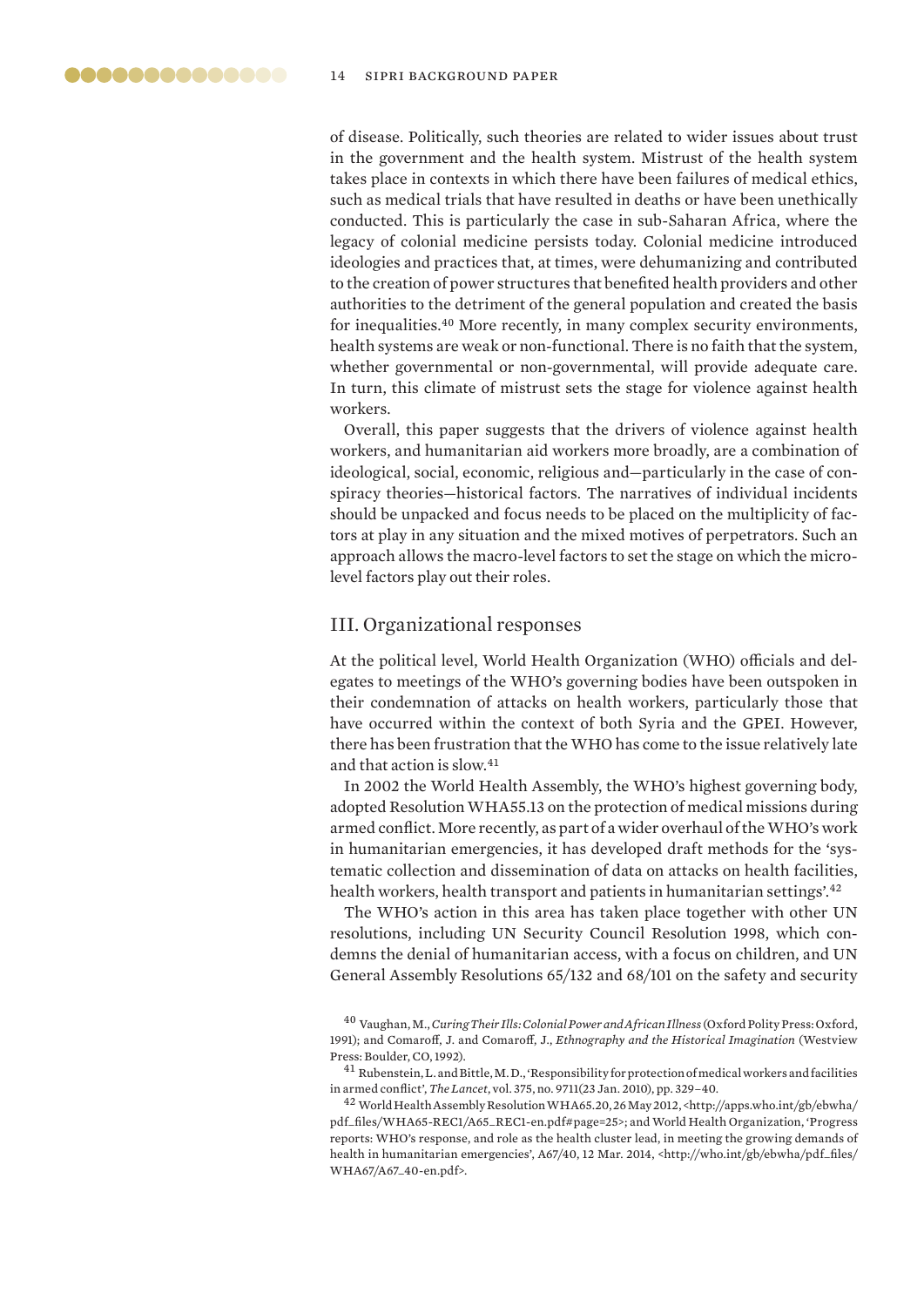00000000000000

of humanitarian personnel and the protection of UN personnel.<sup>43</sup> Violence against health workers was also a key topic of discussion during the UN General Assembly meeting in September 2014.<sup>44</sup>

Initiatives by the ICRC, MSF and other organizations have focused more on operational changes and advocacy efforts. Specifically, the ICRC's Health Care in Danger Project and MSF's Medical Care Under Fire (MCUF) Project are discussed below. Other initiatives include Safeguarding Health Care in Conflict, a coalition of NGOs formed in 2012, documentation and research by Physicians for Human Rights and internal processes at many other organizations. Overall, organizations are already implementing recommendations and staff are more engaged with this issue, but it will take time to see concrete results.

In 2008, the ICRC identified that there was no systematic attempt to get an overview of the problem. This led to its 16-country study, Healthcare in Danger, which looked at the impact of violent events on health care in countries where insecurity was of concern to the ICRC.<sup>45</sup>

In turn, this study has served as the basis for the Health Care in Danger project, running from 2012–15. The project, mandated by Resolution 5 of the 31st International Conference of the Red Cross and Red Crescent in 2011, aims to improve 'the efficiency and delivery of effective and impartial health care in armed conflict and other emergen-

*The drivers of violence against health workers are a combination of ideological, social, economic, religious and historical factors*

cies'.<sup>46</sup> It is an extensive global project that entails a series of consultations, workshops and other events with states parties to the Geneva Conventions, academics, medics, civil society and those who bear weapons (e.g. armed groups and militaries). The final findings and practical recommendations will be presented to the to the 32nd International Conference of the Red Cross and Red Crescent in 2015.

Similarly, MSF launched the Medical Care Under Fire (MCUF) Project, which is an internal process to collect data and analyse best practices. In the course of the MCUF project, the organization analyses security incidents in 15 countries where it operates. The analysis includes a classification of attacks according to their nature and impact, as well as a study of how the organization has adapted its security management strategies in each specific context. A targeted advocacy component to promote respect for the medical mission is also included.

Some examples of best practice are concrete and universal and include varying routes travelled, both on foot and in vehicles, using blast film on windows, designating health care facilities as no-weapon zones and negotiating

<sup>43</sup> UN Security Council Resolution 1998, 12 July 2011; UN General Assembly Resolution 65/132, 15 Dec. 2010; and UN General Assembly Resolution 68/101, 13 Dec. 2013.

<sup>44</sup> International Committee of the Red Cross, 'Debate on "Health care and violence: the need for effective protection" at the 69th session of the United Nations General Assembly', 18 Sep. 2014, <https://www.icrc.org/en/document/debate-health-care-and-violence-need-effective-prot ection-69th-session-united-nations#.VD0tnEtUFFI>.

<sup>45</sup> International Committee of the Red Cross (ICRC), *Healthcare in Danger: A Sixteen-Country Study* (ICRC: Geneva, July 2011).

<sup>46</sup> The International Conference brings together the ICRC, 189 Red Cross and Red Cerscent Societies, the IFRC and the 196 States parties to the Geneva Convetions to examine and decide on humanitarian matters of common interest. This project is described at International Committee of the Red Cross, 'Health care in danger', <https://www.icrc.org/eng/what-we-do/safeguardinghealth-care/solution/2013-04-26-hcid-health-care-in-danger-project.htm>.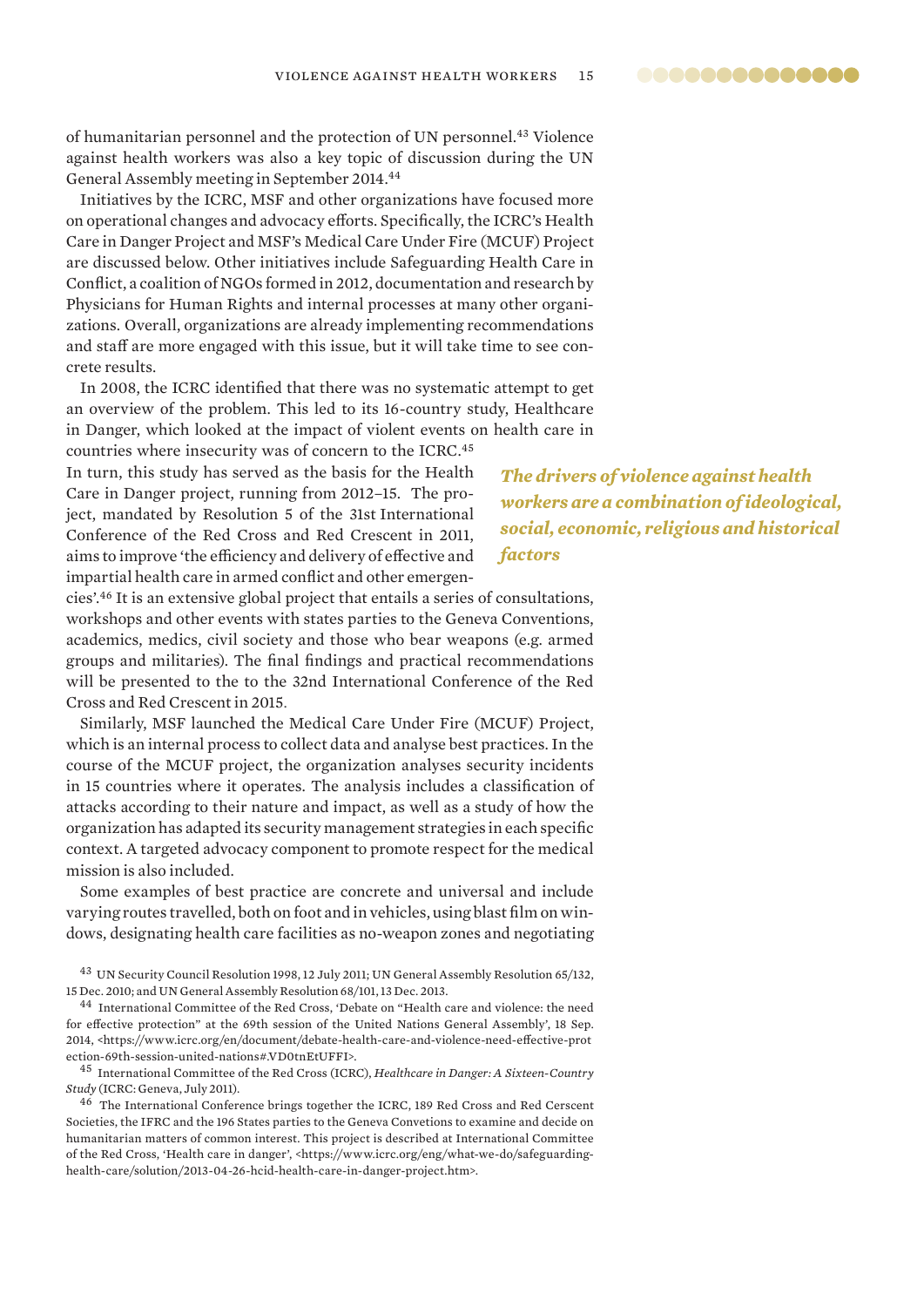access with local communities. Applying best practice with regard to international law encompasses training military and security forces about their obligations under IHL and IHRL to not hinder medical missions. In other cases, best practice is context-specific: aid organizations have switched from using SUVs to older, smaller cars that are less desirable as hijacking targets. In some settings, organizations may choose to display their logo boldly; in others, the use of a logo may make them targets.

Aid organizations have started to focus more on their duty to prepare staff

*Eff orts to address violence against health*  **workers need to be context specific** 

for work, understanding the differences in risk for international, national and local staff, and designing human resource policies accordingly.<sup>47</sup> There has also been a pushback on 'bunkerization'. After the attacks on the UN Headquarters in

Baghdad, the tendency was to increase security by moving humanitarian aid workers into fortified compounds and restricting movement. Yet, there is increasing understanding that being cloistered distances humanitarian aid workers from the community, which can increase mistrust and also increase the risk of violence.<sup>48</sup>

More broadly, there has been a focus on branding and public relations work with the beneficiaries of aid. In other words, aid organizations are constantly assessing better ways to negotiate access and show that they are neutral and impartial outsiders to a conflict. At the organization level, aid organizations also need to embody these humanitarian principles: for example, as a rule neither the ICRC nor MSF use armed guards, and MSF does not accept funding from governments that are party to a conflict.

## IV. Conclusions

It is difficult to determine the relationship between individual attacks and nebulous concepts, such as the changing nature of conflict or the shrinking humanitarian space. The reality is that attacks on health workers take place in highly complex environments and efforts to address violence against health workers need, therefore, to be context specific. There are also calls for the continued improvement of research methods in order to better understand the intricacies and nuances of the problem and to adapt new solutions accordingly.

Although it can be difficult to link specific attacks to macro-level factors, the shrinking of humanitarian space and the politicization of aid remain negative forces in and of themselves. Humanitarian practice needs to find solutions, rather than exacerbating existing problems, which means it is important to remain true to humanitarian principles despite violence. Thus, governments can and should push back against comprehensive approaches to crisis management if they will lead to a mixing of humanitarian and military tasks. Of course, health can be a peace dividend and the humanitarian mission can contribute to state-building and peace, but the aim and intent of the health care mission are, first and foremost, humanitarian. States must

<sup>47</sup> Egeland, J. et al., *To Stay and Deliver: Good Practice for Humanitarians in Complex Security Environments* (United Nations Office for the Coordination of Humanitarian Affairs: Geneva, Mar. 2011).

<sup>48</sup> Egeland et al. (note 47); and Fast (note 6).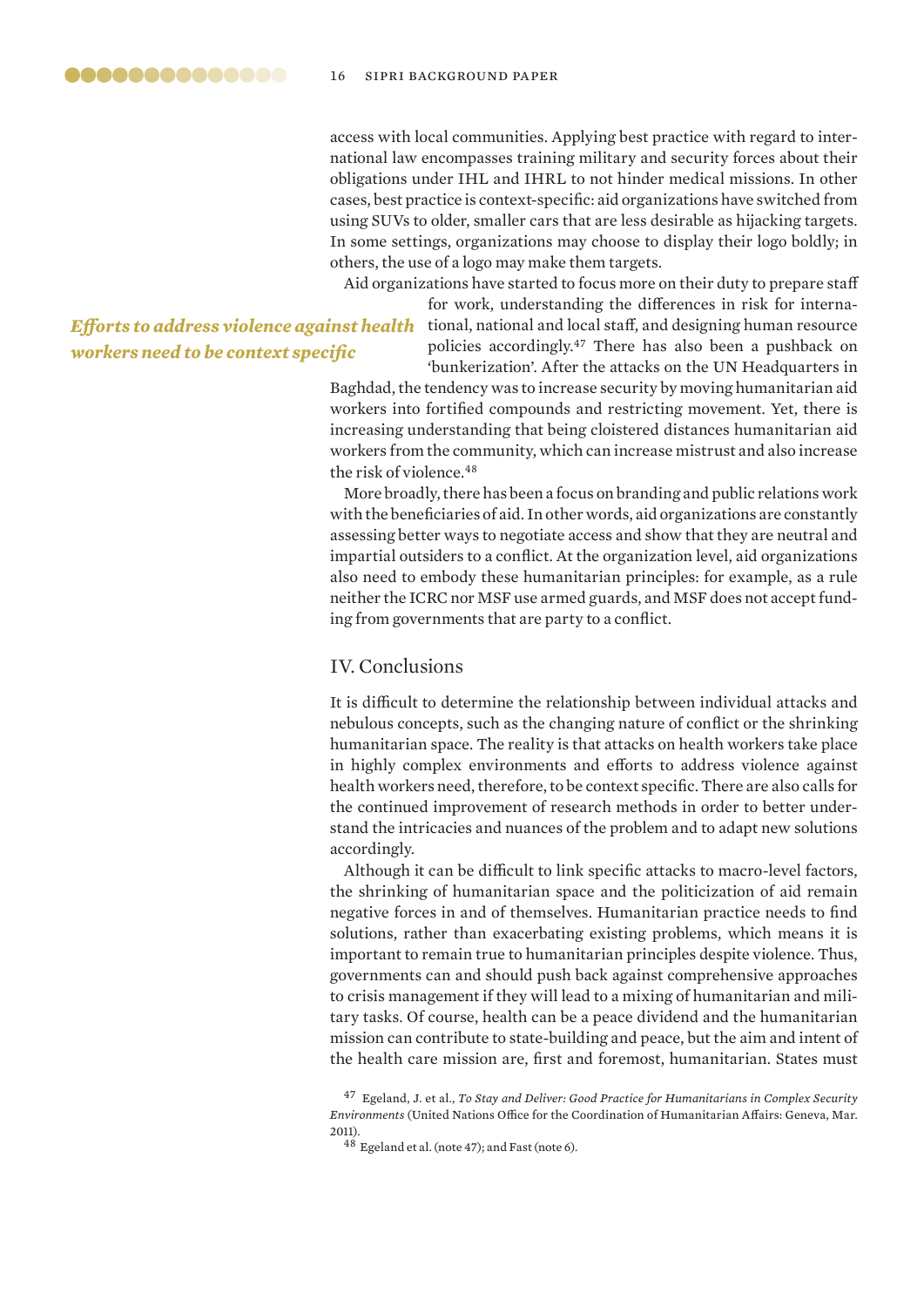ensure that the provision of humanitarian aid, including health aid, is not used to advance foreign policy.

In summary, the potential of IHL and IHRL to prevent violence against health workers and end impunity for perpetrators of violence remains underdeveloped. Resolution 5 of the 31st International Conference of the Red Cross and Red Crescent, held in 2011, is entitled 'Health care in danger: respecting and protecting health care'. It reiterates the obligations of states under international law and urges them to adopt domestic implementation measures that are based on international legal obligations pertaining to the protection of health care. Specifically, the resolution calls on states to use legal measures to protect medical facilities and vehicles marked with the emblems of the International Red Cross and Red Crescent Movement, to ensure that armed and security forces respect IHL, and to also ensure the investigation and prosecution of crimes committed against health workers and facilities, including transport, at international, interstate and domestic levels.<sup>49</sup>

Arguably, both IHL and IHRL could go further in protecting access to health care, not least because within the letter of the law significant discre-

tion remains for states to deny humanitarian assistance. However, negotiating new treaties could lead to the loss of protection. Instead, one solution would be to ensure that appropriate domestic legal and policy frameworks exist so that states can carry out their treaty obligations and ensure that minimum standards for the protection of workers are met. Such efforts would also include reviewing counterter-

*The potential of IHL and IHRL to prevent violence against health workers and end impunity for perpetrators of violence remains underdeveloped*

rorism legislation that can inadvertently harm humanitarian response.<sup>50</sup> It would also make sense to treat violence against health workers as a domestic issue, as the vast majority of those affected by violence are nationals of the country in which they are providing care. Strengthening existing, and creating new, regional and domestic legal regimes to carry out the implementation of international law can help lead to an end to impunity for perpetrators of violence against health workers and humanitarian aid workers more broadly.

<sup>49</sup> 31st International Conference of the Red Cross and Red Crescent, Resolution 5, 1 Dec. 2011, <https://www.icrc.org/eng/resources/documents/resolution/31-international-conference-resolu tion-5-2011.htm>.

<sup>50</sup> Bernard, V., 'Editorial: violence against health care—giving in is not an option', *International Review of the Red Cross*, vol. 95, no. 890 (June 2013), pp. 5–12; and Breitegger, A., 'The legal framework applicable to insecurity and violence affecting the delivery of health care in armed conflicts and other emergencies', *International Review of the Red Cross*, vol. 95, no. 890 (June 2013), pp. 83–127.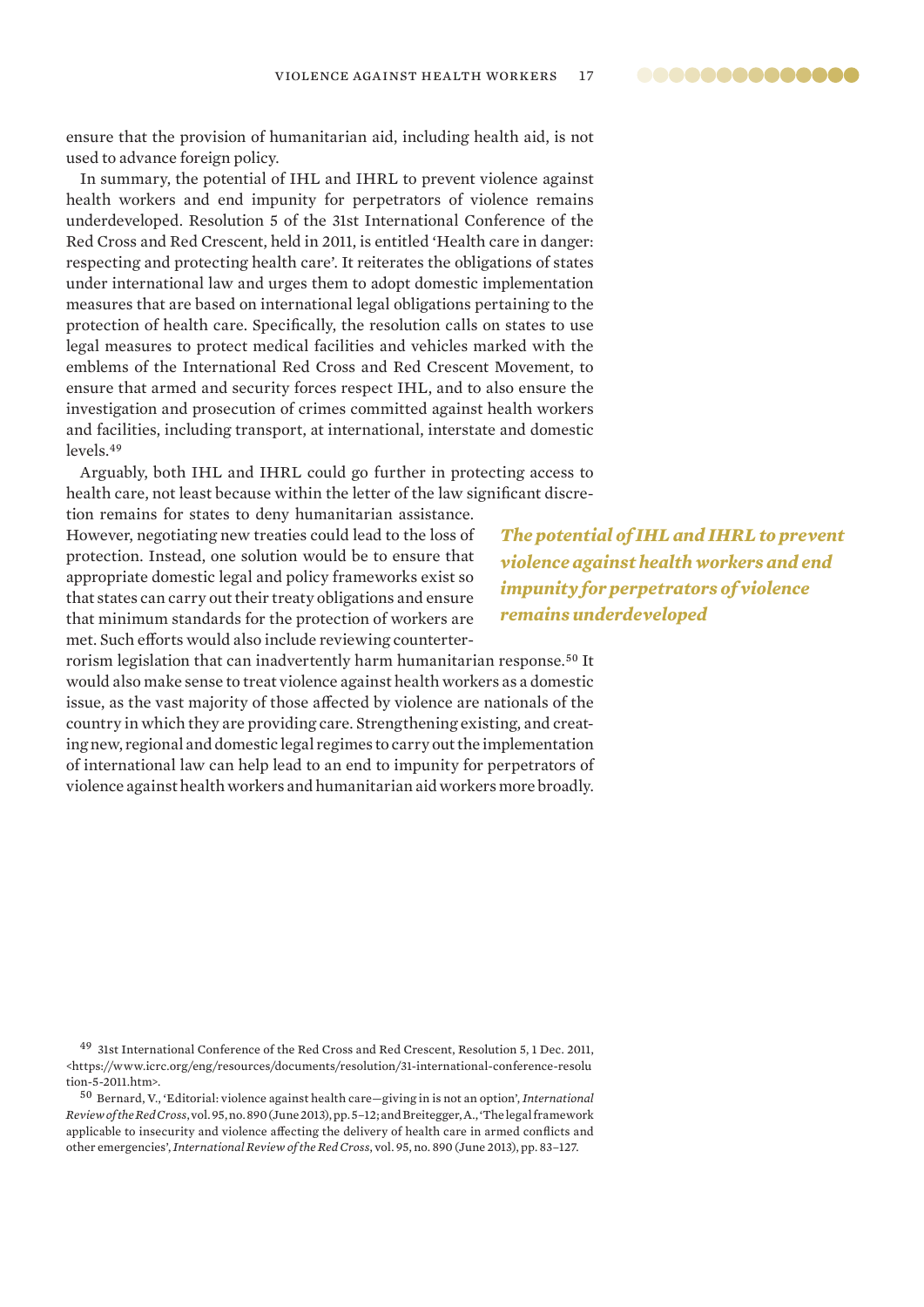## RECENT SIPRI PUBLICATIONS

## SIPRI Yearbook 2014: Armaments, Disarmament and International Security Oxford University Press, 2014

Security Activities of External Actors in Africa edited by Olawale Ismail and Elisabeth Sköns Oxford University Press, 2014

Arms Industry Transformation and Integration: The Choices of East Central Europe Yudit Kiss Oxford University Press, 2014

Russia's Evolving Arctic Strategy: Drivers, Challenges and New Opportunities SIPRI Policy Paper no. 42 Ekaterina Klimenko September 2014

## The Arms Trade Treaty: Challenges for the First Conference of States Parties

SIPRI Insights on Peace and Security no. 2014/2 Sibylle Bauer, Paul Beijer and Mark Bromley September 2014

## Protecting China's Overseas Interests: The Slow Shift away from Non-interference

SIPRI Policy Paper no. 41 Mathieu Duchâtel, Oliver Bräuner and Zhou Hang June 2014

#### Measuring Turkish military expenditure

Nurhan Yentürk SIPRI Insights on Peace and Security no. 2014/1 March 2014

China's Policy on North Korea: Economic Engagement and Nuclear Disarmament Mathieu Duchâtel and Phillip Schell SIPRI Policy Paper no. 40 December 2013

Africa and the Global Market in Natural Uranium: From Proliferation Risk to Non-proliferation Opportunity Ian Anthony and Lina Grip SIPRI Policy Paper no. 39 November 2013

## China's Exports of Small Arms and Light Weapons SIPRI Policy Paper no. 38

Mark Bromley, Mathieu Duchâtel and Paul Holtom October 2013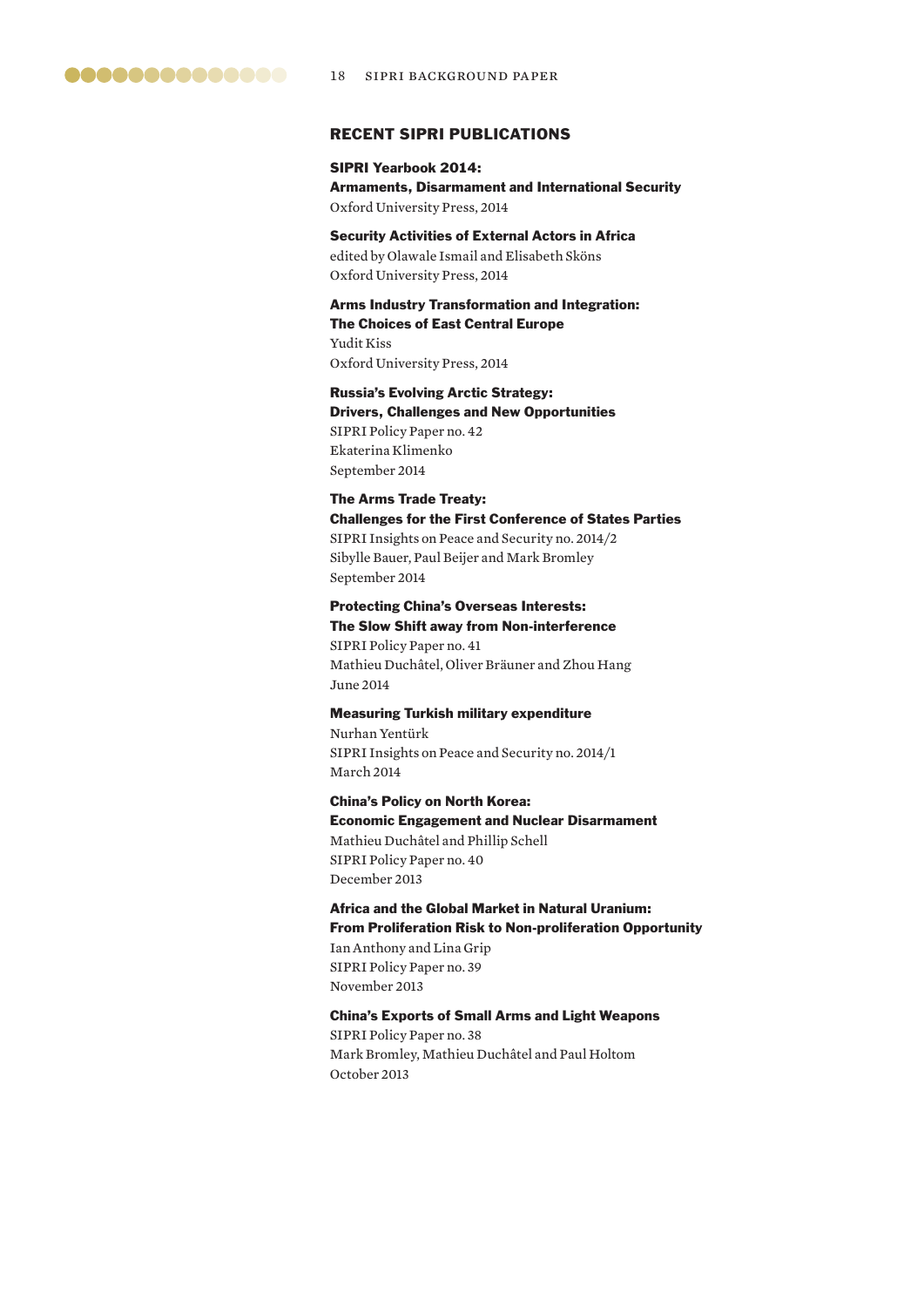## Development assistance in Afghanistan after 2014:

From the military exit strategy to a civilian entry strategy Jaïr van der Lijn

SIPRI Insights on Peace and Security no. 2013/4 October 2013

## Strengthening the European Union's Future Approach to WMD

#### Non-proliferation

SIPRI Policy Paper no. 37 Ian Anthony and Lina Grip June 2013

## The Proliferation Security Initiative:

## Legal Considerations and Operational Realities

SIPRI Policy Paper no. 36 Aaron Dunne May 2013

## India and international peace operations

C. Raja Mohan SIPRI Insights on Peace and Security no. 2013/3 April 2013

## Arms trade control capacity building: Lessons from dual-use trade controls

SIPRI Insights on Peace and Security no. 2013/2 Sibylle Bauer March 2013

## Transfers of small arms and light weapons to fragile states: Strengthening oversight and control

## Mark Bromley, Lawrence Dermody, Hugh Griffiths, Paul Holtom and Michael Jenks SIPRI Insights on Peace and Security no. 2013/1 January 2013

SIPRI publications are available to download or buy from <http://www.sipri.org/ publications/>.